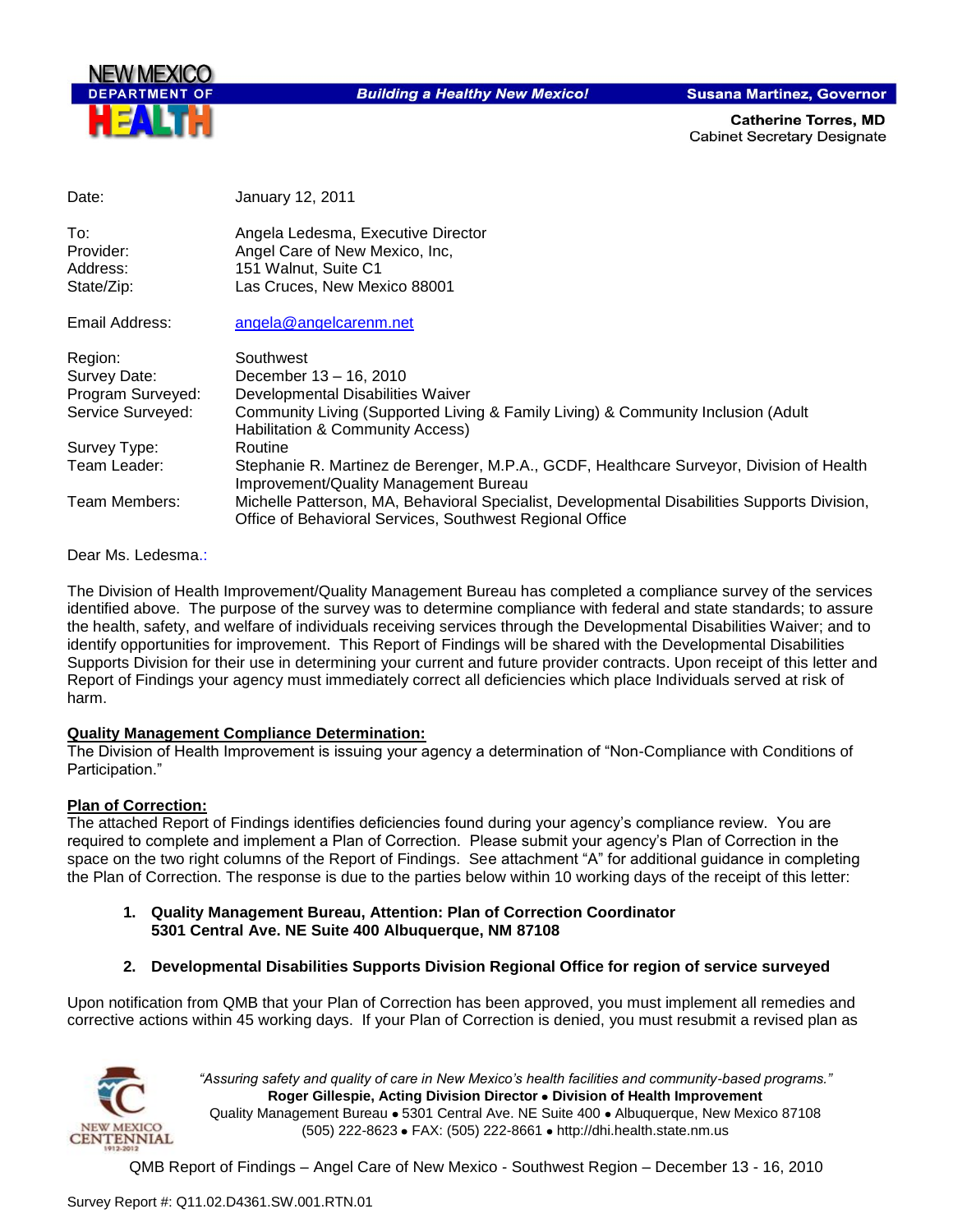soon as possible for approval, as all remedies must still be completed within 45 working days of the receipt of this letter.

Failure to submit, complete or implement your Plan of Correction within the 45 day required time frames may result in the imposition of a \$200 per day Civil Monetary Penalty until it is received, completed and/or implemented.

#### **Request for Informal Reconsideration of Findings (IRF):**

If you disagree with a finding of deficient practice, you have 10 working days upon receipt of this notice to request an IRF. Submit your request for an IRF in writing to:

> QMB Deputy Bureau Chief 5301 Central Ave NE Suite #400 Albuquerque, NM 87108 Attention: IRF request

See Attachment "C" for additional guidance in completing the request for Informal Reconsideration of Findings. The request for an IRF will not delay the implementation of your Plan of Correction which must be completed within 45 working days. Providers may not appeal the nature or interpretation of the standard or regulation, the team composition or sampling methodology. If the IRF approves the modification or removal of a finding, you will be advised of any changes.

Please call the Plan of Correction Coordinator at 505-222-8647 if you have questions about the Report of Findings or Plan of Correction. Thank you for your cooperation and for the work you perform.

Sincerely,

Stephanie R. Martinez de Berenger, M.P.A, GCDF

Stephanie R. Martinez de Berenger, M.P.A., GCDF Team Lead/Healthcare Surveyor Division of Health Improvement Quality Management Bureau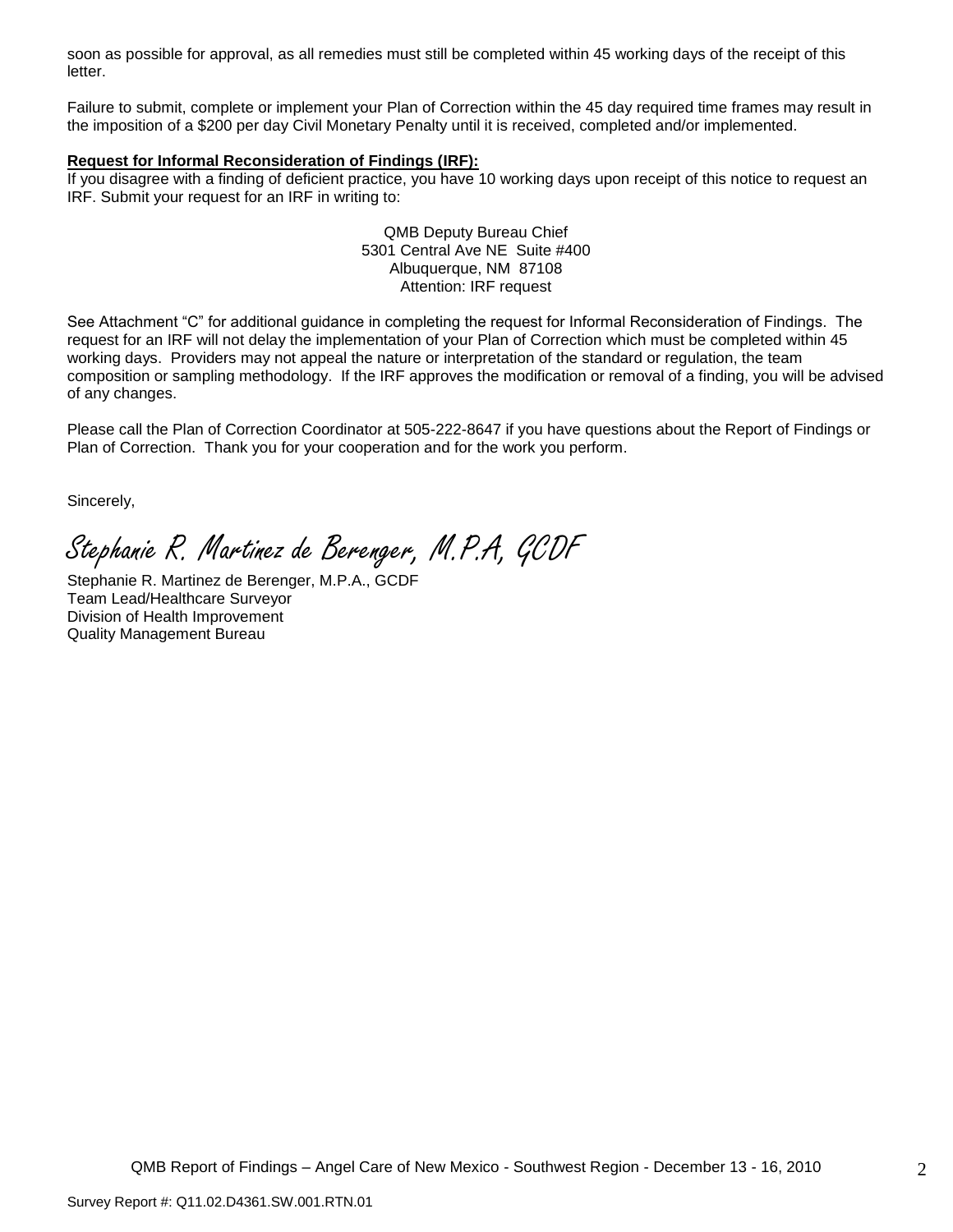|  |  | <b>Survey Process Employed:</b> |  |
|--|--|---------------------------------|--|
|--|--|---------------------------------|--|

Entrance Conference Date: December 13, 2010

#### Present: **Angel Care of New Mexico, Inc.**

Angela Ledesma, Executive Director Suzann Ochoa, Service Coordinator

# **DOH/DHI/QMB**

Stephanie R. Martinez de Berenger, M.P.A, GCDF, Team Lead/Healthcare Surveyor

#### **DDSD – Southwest Regional Office**

Michelle Patterson, Behavioral Specialist, Office of Behavioral Services

Exit Conference Date: December 15, 2010

# Present: **Angel Care of New Mexico, Inc.**

Angela Ledesma, Executive Director Suzann Ochoa, Service Coordinator

**DOH/DHI/QMB**

Stephanie R. Martinez de Berenger, M.P.A, GCDF, Team Lead/Healthcare Surveyor

#### **DDSD – Southwest Regional Office**

Michelle Patterson, Behavioral Specialist, Office of Behavioral **Services** 

| <b>Total Homes Visited</b>                  | Number:                                                                              | 4                                                                                                                                                              |
|---------------------------------------------|--------------------------------------------------------------------------------------|----------------------------------------------------------------------------------------------------------------------------------------------------------------|
| <b>Supported Homes Visited</b><br>❖         | Number:                                                                              |                                                                                                                                                                |
| <b>Family Homes Visited</b><br>❖            | Number:                                                                              | 3                                                                                                                                                              |
| <b>Administrative Locations Visited</b>     | Number:                                                                              | 1                                                                                                                                                              |
| <b>Total Sample Size</b>                    | Number:                                                                              | 5<br>0 - Jackson Class Members<br>5 - Non-Jackson Class Members<br>1 - Supported Living<br>3 - Family Living<br>5 - Adult Habilitation<br>2 - Community Access |
| <b>Persons Served Interviewed</b>           | Number:                                                                              | 4                                                                                                                                                              |
| <b>Persons Served Observed</b>              | Number:<br>visit)                                                                    | 1 (One Individual was not present during the on-site                                                                                                           |
| <b>Direct Service Personnel Interviewed</b> | Number:                                                                              | 7                                                                                                                                                              |
| Records Reviewed (Persons Served)           | Number:                                                                              | 5                                                                                                                                                              |
| Administrative Files Reviewed               | <b>Billing Records</b><br>٠<br><b>Medical Records</b><br>٠<br><b>Personnel Files</b> | Incident Management Records                                                                                                                                    |

- 
- Training Records
- Agency Policy and Procedure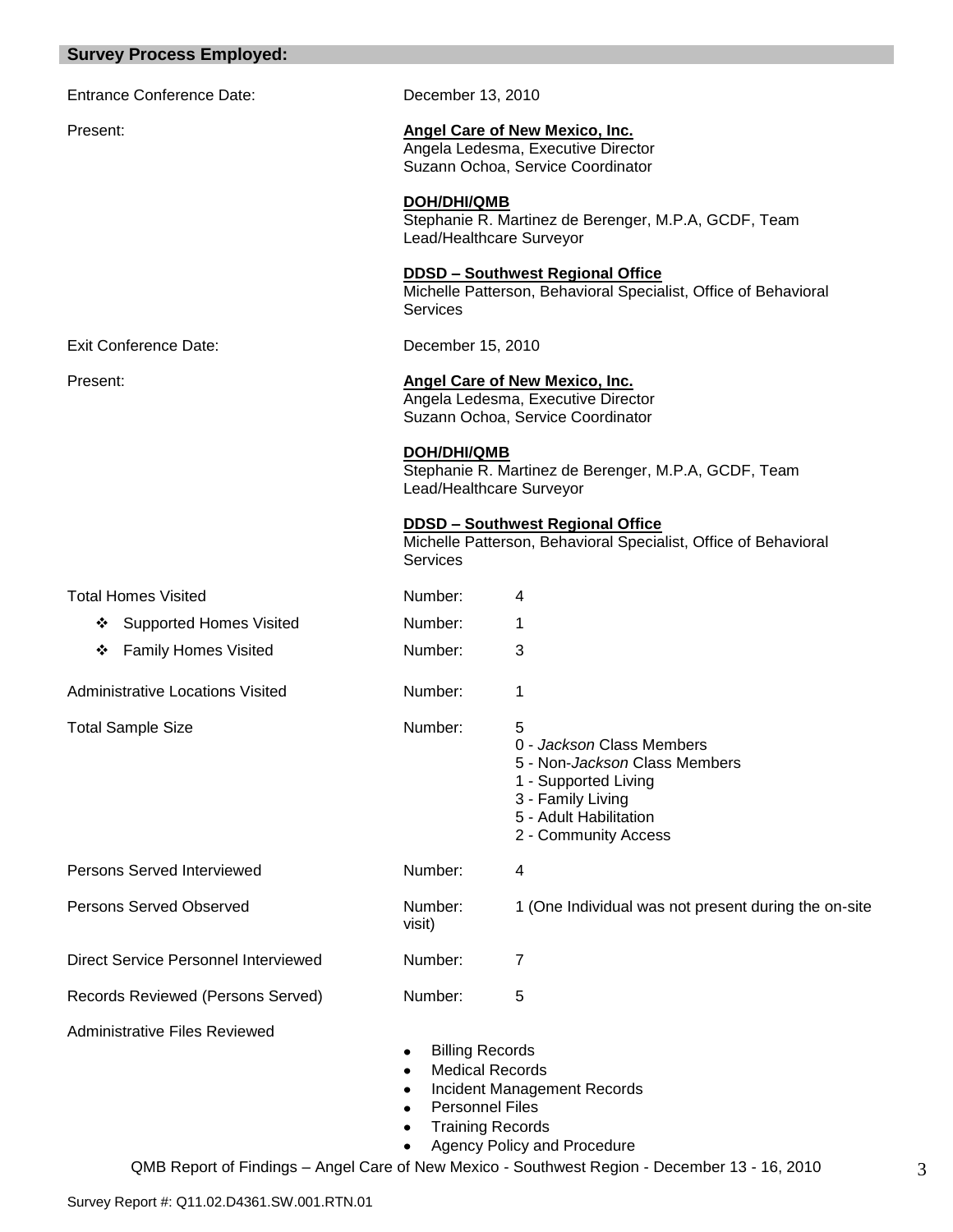- Caregiver Criminal History Screening Records  $\bullet$
- Employee Abuse Registry  $\bullet$
- Human Rights Notes and/or Meeting Minutes  $\bullet$
- Evacuation Drills  $\bullet$
- Quality Assurance / Improvement Plan  $\bullet$

- 
- CC: Distribution List: DOH Division of Health Improvement
	- DOH Developmental Disabilities Supports Division
	- DOH Office of Internal Audit
	- HSD Medical Assistance Division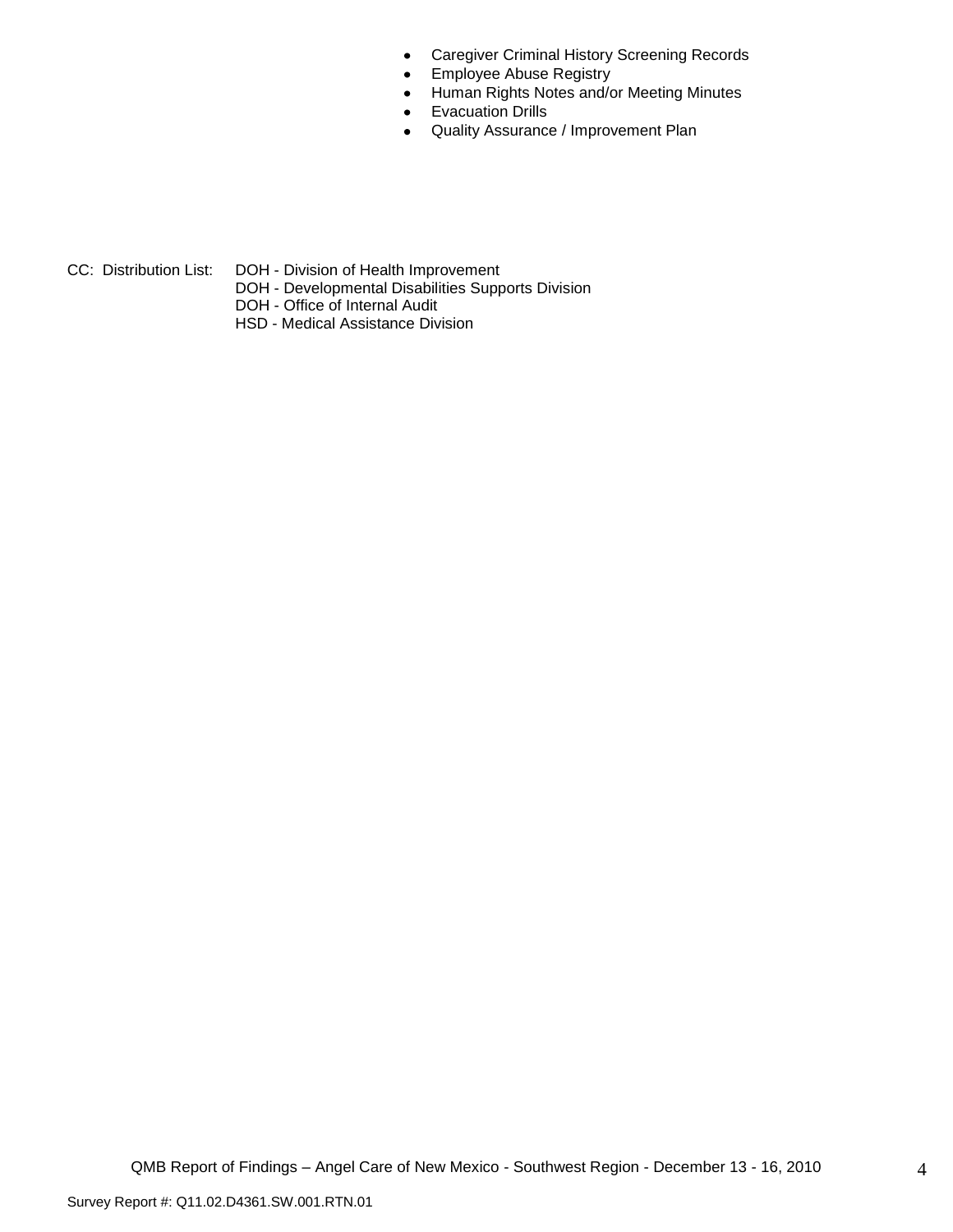#### **Attachment A**

# **Provider Instructions for Completing the QMB Plan of Correction (POC) Process**

# *Introduction:*

After a QMB Compliance Review, your QMB Report of Findings will be sent to you via US mail.

Each provider must develop and implement a Plan of Correction (POC) that identifies specific quality assurance and quality improvement activities the agency will implement to correct deficiencies and prevent continued non compliance.

Agencies must submit their Plan of Correction within 10 business days from the date you receive the QMB Report of Findings. (Providers who do not submit a POC within 10 days will be referred to the Internal Review Committee [IRC] for sanctions).

If you have questions about the Plan of Correction process, call the QMB Plan of Correction Coordinator at 505-222-8647 or email at George.Perrault@state.nm.us. Requests for technical assistance must be requested through your DDSD Regional Office.

If you wish to dispute a finding on the official Report of Findings, you must file an Informal Reconsideration of Findings (IRF) request within ten (10) days of receiving your report. The POC process cannot resolve disputes regarding findings. Please note that you must still submit a POC for findings that are in question (see Attachment "C").

# *Instructions for Completing Agency POC:*

## *Required Content*

Your Plan of Correction should provide a step-by-step description of the methods to correct each deficient practice to prevent recurrence and information that ensures the regulation cited is in compliance. The remedies noted in your POC are expected to be added to your Agency"s required, annual Quality Assurance Plan. (see page 3, DDW standards, effective; April 1, 2007, Chapter 1, Section I Continuous Quality Management System)

If a deficiency has already been corrected, the plan should state how it was corrected, the completion date (date the correction was accomplished), and how possible recurrence of the deficiency will be prevented.

The Plan of Correction you submit needs to address *each deficiency* in the two right hand columns with:

- 1. How the corrective action will be accomplished for all cited deficiencies in the report of findings;
- 2. How your Agency will identify all other individuals having the potential to be affected by the same deficient practice;
- 3. What measures will be put into place or what systemic changes will be made to ensure that the deficient practice will not reoccur and corrective action is sustained;
- 4. How your Agency plans to monitor corrective actions utilizing its continuous Quality Assurance/Quality Improvement Plan to assure solutions in the plan of correction are achieved and sustained, including (if appropriate):
	- Details about how and when Consumer, Personnel and Residential files are audited by Agency  $\bullet$ personnel to ensure they contain required documents;
	- Information about how Medication Administration Records are reviewed to verify they contain all  $\bullet$ required information before they are distributed, as they are being used, and after they are completed;
	- Your processes for ensuring that all staff are trained in Core Competencies, Incident Reporting, and Individual-Specific service requirements, etc;
	- How accuracy in Billing documentation is assured;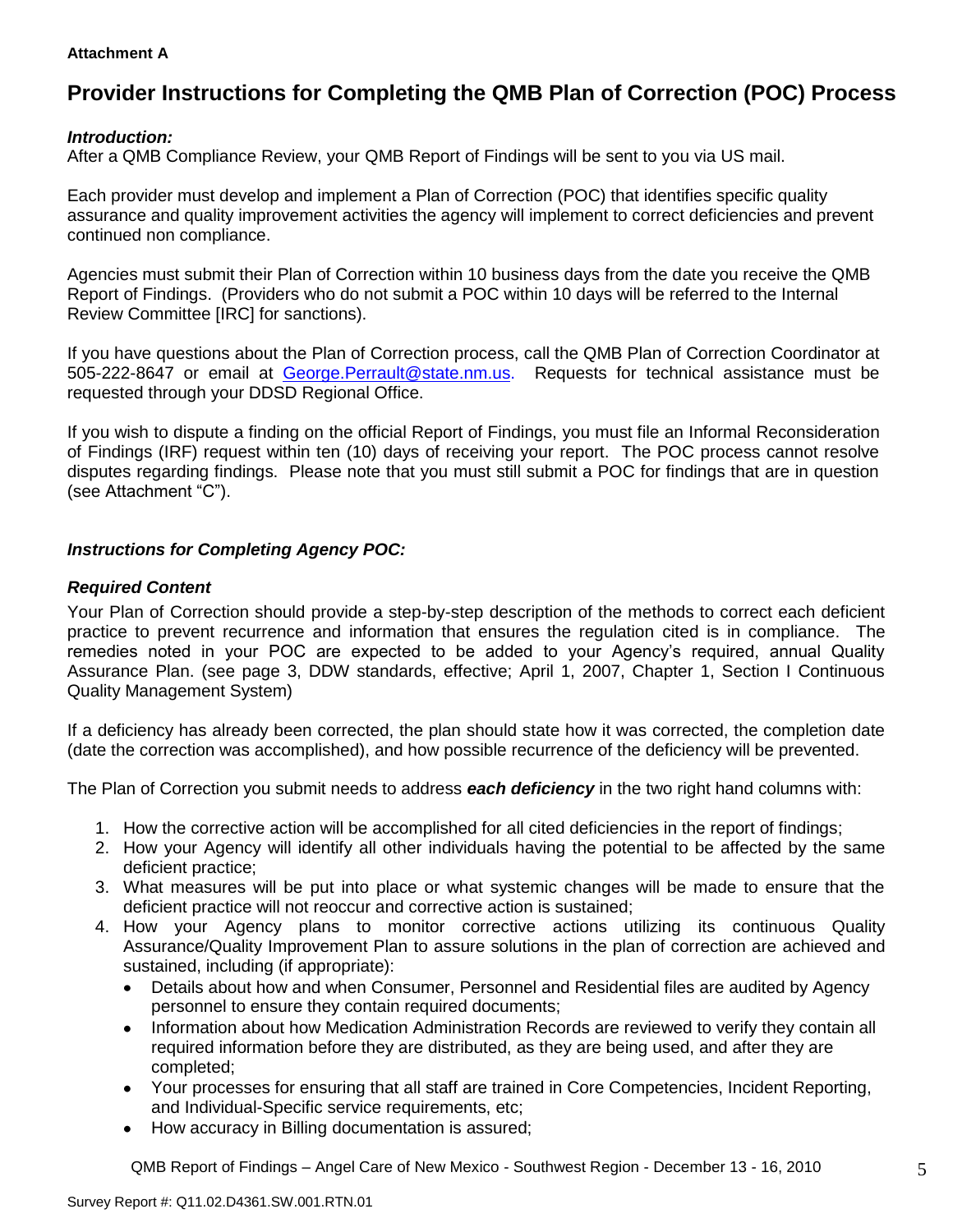- How health, safety is assured;  $\bullet$
- For Case Management Providers, how ISPs are reviewed to verify they meet requirements, how the timeliness of LOC packet submissions and consumer visits are tracked;
- $\bullet$ Your process for gathering, analyzing and responding to Quality data, and
- Details about Quality Targets in various areas, current status, Root Cause Analyses about why Targets were not met, and remedies implemented.
- 5. The individual"s title responsible for the Plan of Correction and completion date.

*Note:* **Instruction or in-service of staff alone may not be a sufficient plan of correction.** This is a good first step toward correction, but additional steps should be taken to ensure the deficiency is corrected and will not recur.

## *Completion Dates*

The plan of correction must include a **completion date** (entered in the far right-hand column). Be sure the date is **realistic** in the amount of time your Agency will need to correct the deficiency; not to exceed 45 days.

Direct care issues should be corrected immediately and monitored appropriately. Some deficiencies may require a staged plan to accomplish total correction. Deficiencies requiring replacement of equipment, etc., may require more time to accomplish correction but should show reasonable time frames.

# *Plan of Correction Submission Requirements*

- 1. Your Plan of Correction must be completed on the official QMB Survey Report of Findings/Plan of Correction Form and received by QMB within ten (10) business days from the date you received the report of findings.
- 2. If you have questions about the POC process, call the POC Coordinator, George Perrault at 505-222- 8647 for assistance.
- 3. For Technical Assistance (TA) in developing or implementing your POC, contact your local DDSD Regional Office.
- 4. Submit your POC to George Perrault, POC Coordinator in any of the following ways:
	- a. Electronically at [George.Perrault@state.nm.us](mailto:George.Perrault@state.nm.us)
	- b. Faxed to 505-222-8661, or
	- c. Mailed to QMB, 5301 Central Avenue SW, Suite 400, Albuquerque, NM 87108
- 5. Do not send supporting documentation to QMB until after your POC has been approved by QMB.
- 6. QMB will notify you when your POC has been "approve" or "denied."
	- a. Whether your POC is "approved," or "denied," you will have a maximum of 45 business days from the date of receipt of your Report of Findings to correct all survey deficiencies.
	- b. If your POC is "Denied" it must be revised and resubmitted as soon as possible, as the 45 working day limit is in effect.
	- c. If your POC is "Denied" a second time your agency may be referred to the Internal Review Committee.
	- d. You will receive written confirmation that your POC has been approved by QMB and a final deadline for completion of your POC.
- 7. Failure to submit your POC within 10 days without prior approval of an extension by QMB will result in a referral to the Internal Review Committee and the possible implementation of monetary penalties and/or sanctions.
- 8. Revisions, Modifications or Extensions to your Plan of Correction (post QMB approval) must be made in writing and submitted to the Plan of Correction Coordinator at QMB, prior to the due date and are approved on a case-by-case basis. No changes may be made to your POC or the timeframes for implementation without written approval of the POC Coordinator.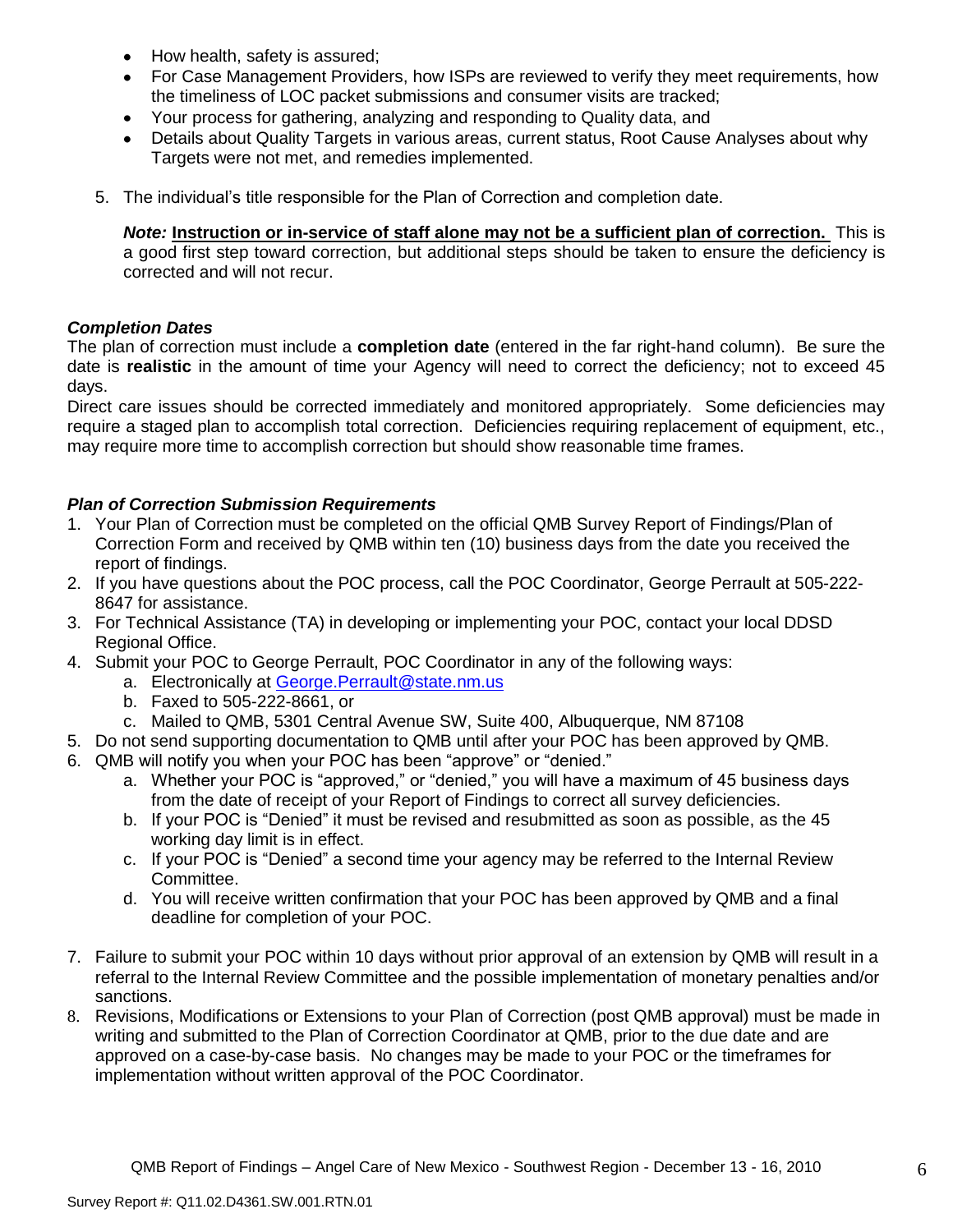# *POC Document Submission Requirements*

Once your POC has been approved by the QMB Plan of Correction Coordinator you must submit copies of documents as evidence that all deficiencies have been corrected, as follows.

- 1. Your internal documents are due within a *maximum* of 45 business days of receipt of your Report of Findings.
- 2. You may submit your documents by postal mail, fax, or electronically on disc or scanned and attached to e-mails.
- 3. All submitted documents *must be annotated*: please be sure the tag numbers and Identification numbers are indicated on each document submitted. Documents which are not annotated with the Tag number and Identification number may not be accepted.
- 4. Do not submit original documents; hard copies or scanned and electronically submitted copies are fine. Originals must be maintained in the agency file(s) per DDSD Standards.
- 5. In lieu of some documents, you may submit copies of file or home audit forms that clearly indicate cited deficiencies have been corrected, other attestations of correction must be approved by the Plan of Correction Coordinator prior to their submission.
- 6. For billing deficiencies, you must submit:
	- a. Evidence of an internal audit of billing documentation for a sample of individuals and timeframes;
	- b. Copies of "void and adjust" forms submitted to correct all over-billed or unjustified units billed identified during your internal audit.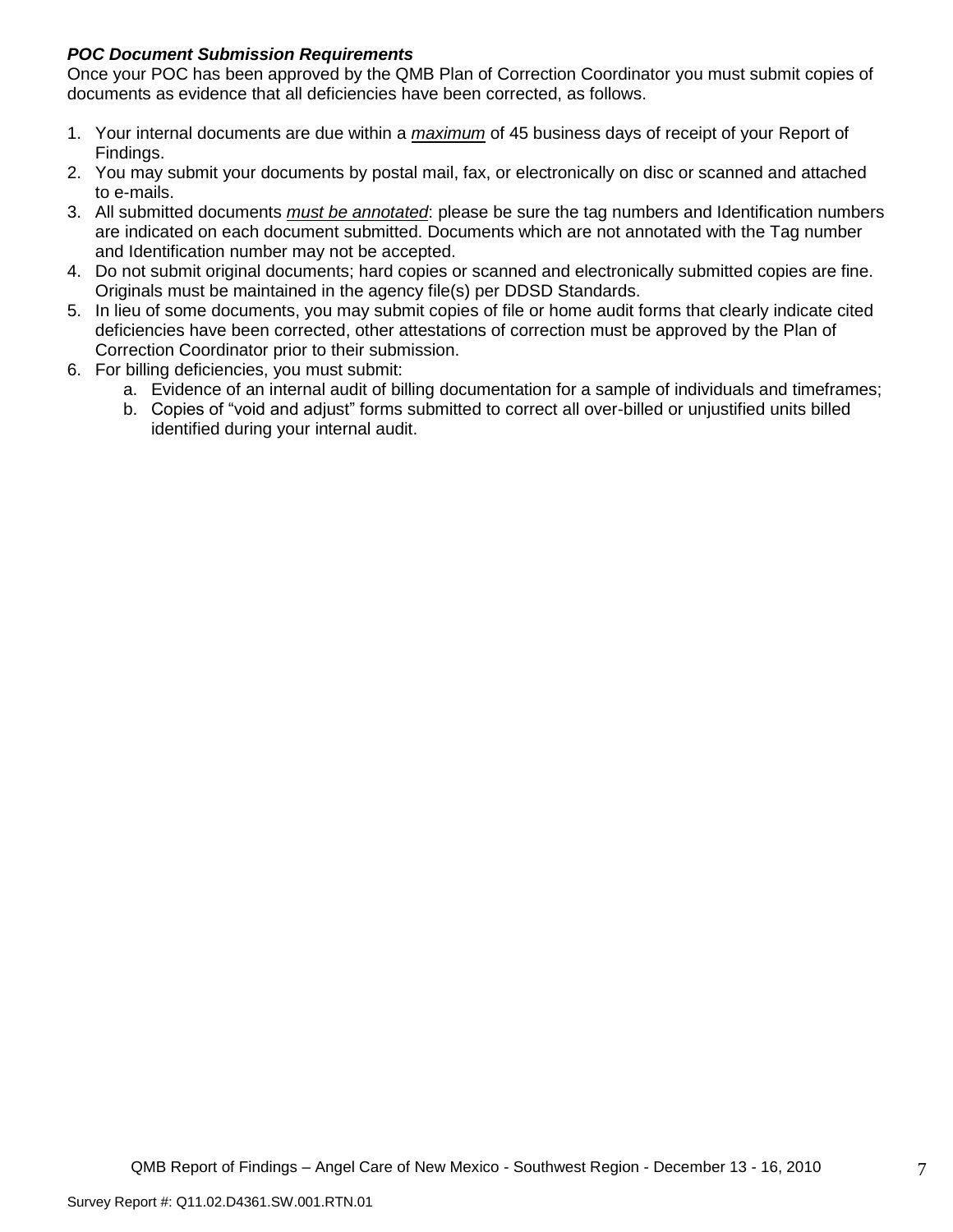Each deficiency in your Report of Findings is scored on a Scope and Severity Scale. The culmination of each deficiency"s Scope and Severity is used to determine degree of compliance to standards and regulations and level of QMB Compliance Determination.

|                 |                      |                                                             | <b>SCOPE</b>                     |                             |                                             |
|-----------------|----------------------|-------------------------------------------------------------|----------------------------------|-----------------------------|---------------------------------------------|
|                 |                      |                                                             | <b>Isolated</b><br>$01\% - 15\%$ | <b>Pattern</b><br>16% - 79% | <b>Widespread</b><br>80% - 100%             |
|                 | High Impact          | Immediate Jeopardy to<br>individual health and or<br>safety | J.                               | Κ.                          | L.                                          |
|                 |                      | <b>Actual harm</b>                                          | G.                               | н.                          | L                                           |
| <b>SEVERITY</b> | Medium<br>Impact     | No Actual Harm<br>Potential for more than                   | D.                               | Ε.                          | $F.$ (3 or<br>more)                         |
|                 |                      | minimal harm                                                | $D.$ (2 or<br>less)              |                             | $F.$ (no<br>conditions of<br>participation) |
|                 | <b>Impact</b><br>Low | No Actual Harm<br>Minimal potential for<br>harm.            | А.                               | <b>B.</b>                   | C.                                          |

# **Scope and Severity Definitions:**

• Isolated:

A deficiency that is limited to 1% to 15% of the sample, usually impacting few individuals in the sample.

• Pattern:

A deficiency that impacts a number or group of individuals from 16% to 79% of the sample is defined as a pattern finding. Pattern findings suggest the need for system wide corrective actions.

• Widespread:

A deficiency that impacts most or all (80% to 100%) of the individuals in the sample is defined as widespread or pervasive. Widespread findings suggest the need for system wide corrective actions as well as the need to implement a Continuous Quality Improvement process to improve or build infrastructure. Widespread findings could be referred to the Internal Review Committee for review and possible actions or sanctions.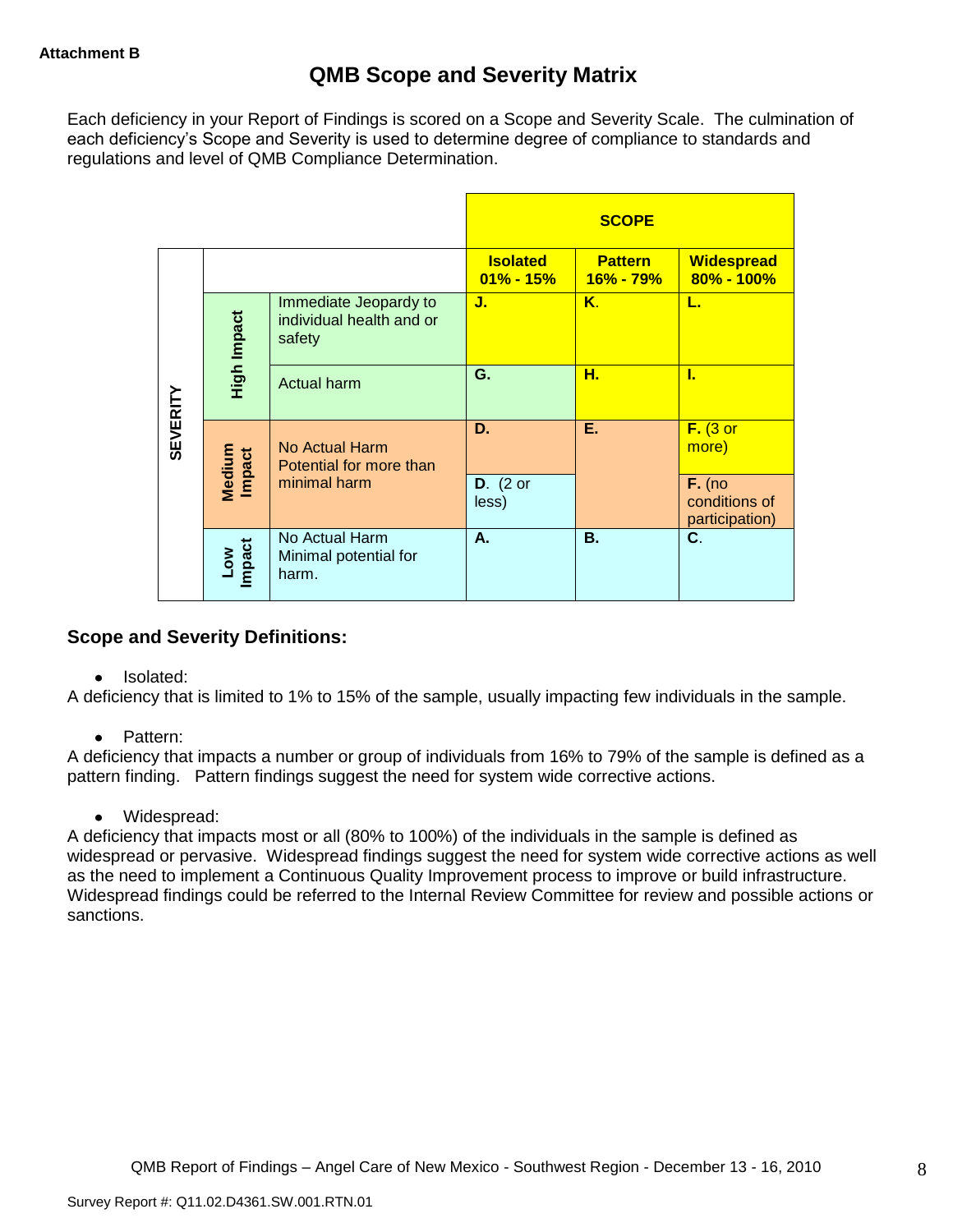# **QMB Determinations of Compliance**

"Substantial Compliance with Conditions of Participation"

The QMB determination of "Substantial Compliance with Conditions of Participation" indicates that a provider is in substantial compliance with all "Conditions of Participation" and other standards and regulations. The agency has obtained a level of compliance such that there is a minimal potential for harm to individuals" health and safety. To qualify for a determination of Substantial Compliance with Conditions of Participation, the provider must be in compliance with all Conditions of Participation.

# "Non-Compliance with Conditions of Participation"

The QMB determination of "Non-Compliance with Conditions of Participation" indicates that a provider is out of compliance with one (1) or more "Conditions of Participation." This non-compliance, if not corrected, is likely to result in a serious negative outcome or the potential for more than minimal harm to individuals' health and safety.

Providers receiving a repeat determination of 'Non-Compliance' may be referred by QMB to the Internal Review Committee (IRC) for consideration of remedies and possible actions.

#### $\bullet$ "Sub-Standard Compliance with Conditions of Participation":

The QMB determination of "Sub-Standard Compliance with Conditions of Participation" indicates a provider is significantly out of compliance with Conditions of Participation and/or has:

- Multiple findings of widespread non-compliance with any standard or regulation with a significant potential for more than minimal harm.
- Any finding of actual harm or Immediate Jeopardy.  $\bullet$

Providers receiving a repeat determination of 'Substandard Compliance' will be referred by QMB to the Internal Review Committee (IRC) for consideration of remedies and possible actions.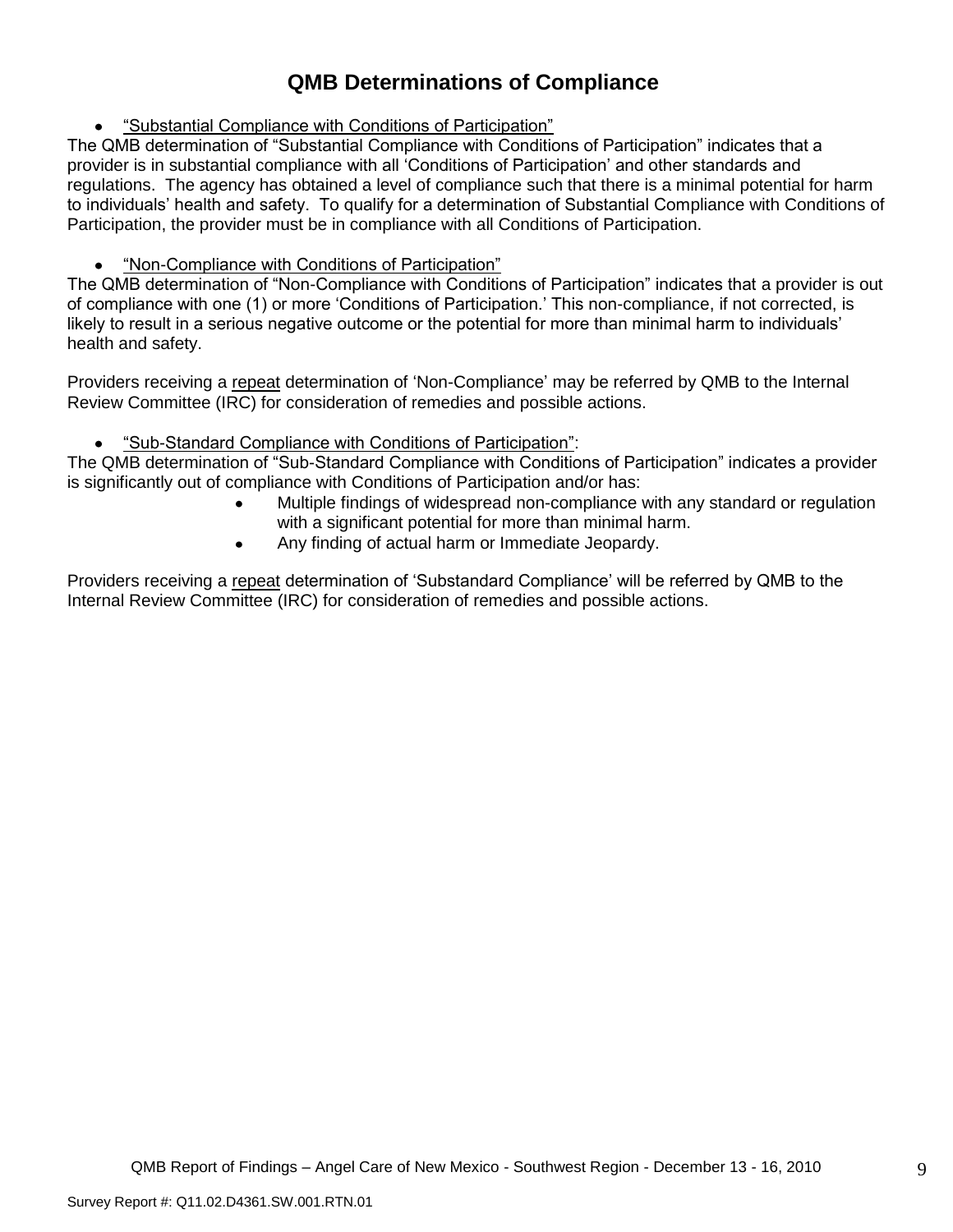# **Guidelines for the Provider Informal Reconsideration of Finding (IRF) Process**

### **Introduction:**

Throughout the QMB Survey process, surveyors are openly communicating with providers. Open communication means that surveyors have clarified issues and/or requested missing information before completing the review. Regardless, there may still be instances where the provider disagrees with a specific finding. Providers may use the following process to informally dispute a finding.

#### **Instructions:**

- 1. The Informal Reconsideration of the Finding (IRF) request must be in writing to the QMB Deputy Bureau Chief **within 10 working days** of receipt of the final report.
- 2. The written request for an IRF must be completed on the QMB Request for Informal Reconsideration of Finding Form available on the QMB website:<http://dhi.health.state.nm.us/qmb>
- 3. The written request for an IRF must specify in detail the request for reconsideration and why the finding is inaccurate.
- 4. The IRF request must include all supporting documentation or evidence.

## **The following limitations apply to the IRF process:**

- The request for an IRF and all supporting evidence must be received within 10 days.
- Findings based on evidence requested during the survey and not provided may not be subject to reconsideration.
- The supporting documentation must be new evidence not previously reviewed or requested by the survey team.
- Providers must continue to complete their Plan of Correction during the IRF process  $\bullet$
- Providers may not request an IRF to challenge the sampling methodology.
- Providers may not request an IRF based on disagreement with the nature of the standard or  $\bullet$ regulation.
- Providers may not request an IRF to challenge the team composition.
- Providers may not request an IRF to challenge the QMB compliance determination or the length of  $\bullet$ their DDSD provider contract.

A Provider forfeits the right to an IRF if the request is not made within 10 working days of receiving the report and/or does not include all supporting documentation or evidence to show compliance with the standards and regulations.

QMB has 30 working days to complete the review and notify the provider of the decision. The request will be reviewed by the IRF committee. The Provider will be notified in writing of the ruling; no face to face meeting will be conducted.

When a Provider requests that a finding be reconsidered, it does not stop or delay the Plan of Correction process. **Providers must continue to complete the Plan of Correction, including the finding in dispute regardless of the IRF status.** If a finding is removed or modified, it will be noted and removed or modified from the Report of Findings. It should be noted that in some cases a Plan of Correction may be completed prior to the IRF process being completed. The provider will be notified in writing on the decisions of the IRF committee.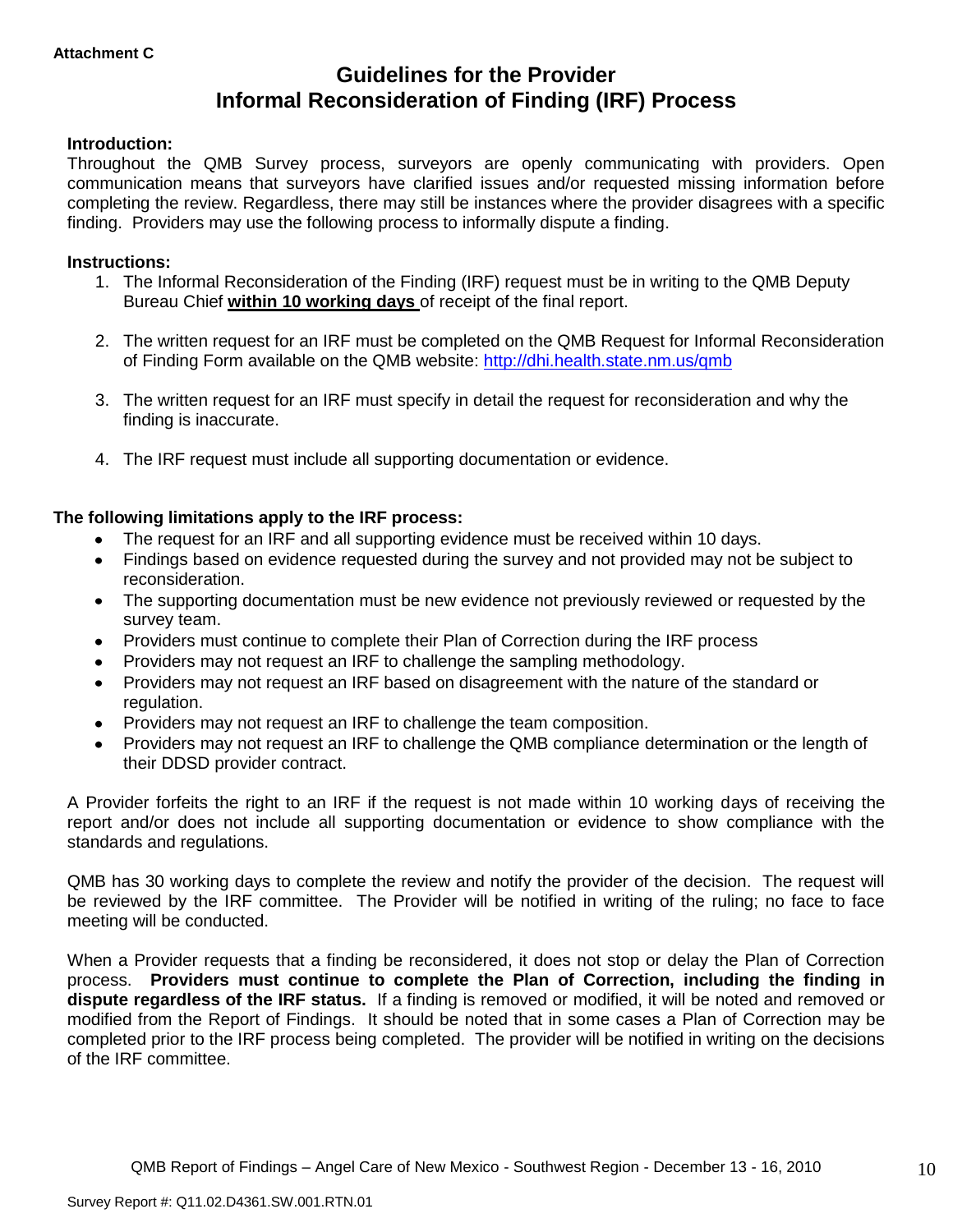# **Agency: Angel Care of New Mexico, Inc. – Southwest Region** Program: Developmental Disabilities Waiver Service: Community Living (Supported Living & Family Living) & Community Inclusion (Adult Habilitation & Community Access)<br>Routine Survey Monitoring Type:<br>Date of Survey: **Date of Survey: December 13 - 16, 2010**

| <b>Standard of Care</b>                                                                             | <b>Deficiency</b>                                                                              | <b>Agency Plan of Correction and</b><br><b>Responsible Party</b> | <b>Date</b><br><b>Due</b> |
|-----------------------------------------------------------------------------------------------------|------------------------------------------------------------------------------------------------|------------------------------------------------------------------|---------------------------|
| Tag # 1A03 CQI System                                                                               | <b>Scope and Severity Rating: C</b>                                                            |                                                                  |                           |
| Developmental Disabilities (DD) Waiver Service                                                      | Based on record review, the Agency failed to                                                   |                                                                  |                           |
| Standards effective 4/1/2007                                                                        | develop and implement a Continuous Quality                                                     |                                                                  |                           |
| <b>CHAPTER 1 I. PROVIDER AGENCY</b>                                                                 | Management System, which also included quality                                                 |                                                                  |                           |
| <b>ENROLLMENT PROCESS</b>                                                                           | improvement system for reviewing alleged                                                       |                                                                  |                           |
| I. Continuous Quality Management System:                                                            | complaints and incidents.                                                                      |                                                                  |                           |
| Prior to approval or renewal of a DD Waiver                                                         |                                                                                                |                                                                  |                           |
| Provider Agreement, the Provider Agency is                                                          | Review of the Agency's Continuous Quality                                                      |                                                                  |                           |
| required to submit in writing the current Continuous                                                | Improvement Plan provided during the on-site                                                   |                                                                  |                           |
| Quality Improvement Plan to the DOH for approval.                                                   | survey did not contain the components required by                                              |                                                                  |                           |
| In addition, on an annual basis DD Waiver Provider                                                  | Standards.                                                                                     |                                                                  |                           |
| Agencies shall develop or update and implement                                                      |                                                                                                |                                                                  |                           |
| the Continuous Quality Improvement Plan. The CQI                                                    | The Agency's CQI Plan did not contain the following                                            |                                                                  |                           |
| Plan shall be used to 1) discover strengths and                                                     | components:                                                                                    |                                                                  |                           |
| challenges of the provider agency, as well as                                                       |                                                                                                |                                                                  |                           |
| strengths, and barriers individuals experience in                                                   | (4) Trends in medication and medical incidents                                                 |                                                                  |                           |
| receiving the quality, quantity, and meaningfulness                                                 | leading to adverse health events;                                                              |                                                                  |                           |
| of services that he or she desires; 2) build on                                                     | (6) Quality and completeness documentation; and                                                |                                                                  |                           |
| strengths and remediate individual and provider                                                     | (7) Trends in individual and guardian                                                          |                                                                  |                           |
| level issues to improve the provider's service                                                      | satisfaction                                                                                   |                                                                  |                           |
| provision over time. At a minimum the CQI Plan                                                      |                                                                                                |                                                                  |                           |
| shall address how the agency will collect, analyze,<br>act on data and evaluate results related to: | Additionally review of the Agency's Quality<br>Improvement plan did not contain the following: |                                                                  |                           |
| Individual access to needed services and<br>(1)                                                     |                                                                                                |                                                                  |                           |
| supports;                                                                                           | community based service providers funded<br>(1)                                                |                                                                  |                           |
| Effectiveness and timeliness of implementation<br>(2)                                               | through the long-term services division to                                                     |                                                                  |                           |
| of Individualized Service Plans;                                                                    | provide waiver services shall have current                                                     |                                                                  |                           |
| Trends in achievement of individual outcomes<br>(3)                                                 | incident management policy and procedures in                                                   |                                                                  |                           |
| in the Individual Service Plans;                                                                    | place, which comply with the department's                                                      |                                                                  |                           |
| Trends in medication and medical incidents<br>(4)                                                   | current requirements;                                                                          |                                                                  |                           |
| leading to adverse health events;                                                                   |                                                                                                |                                                                  |                           |
| Trends in the adequacy of planning and<br>(5)                                                       | community based service providers providing<br>(4)                                             |                                                                  |                           |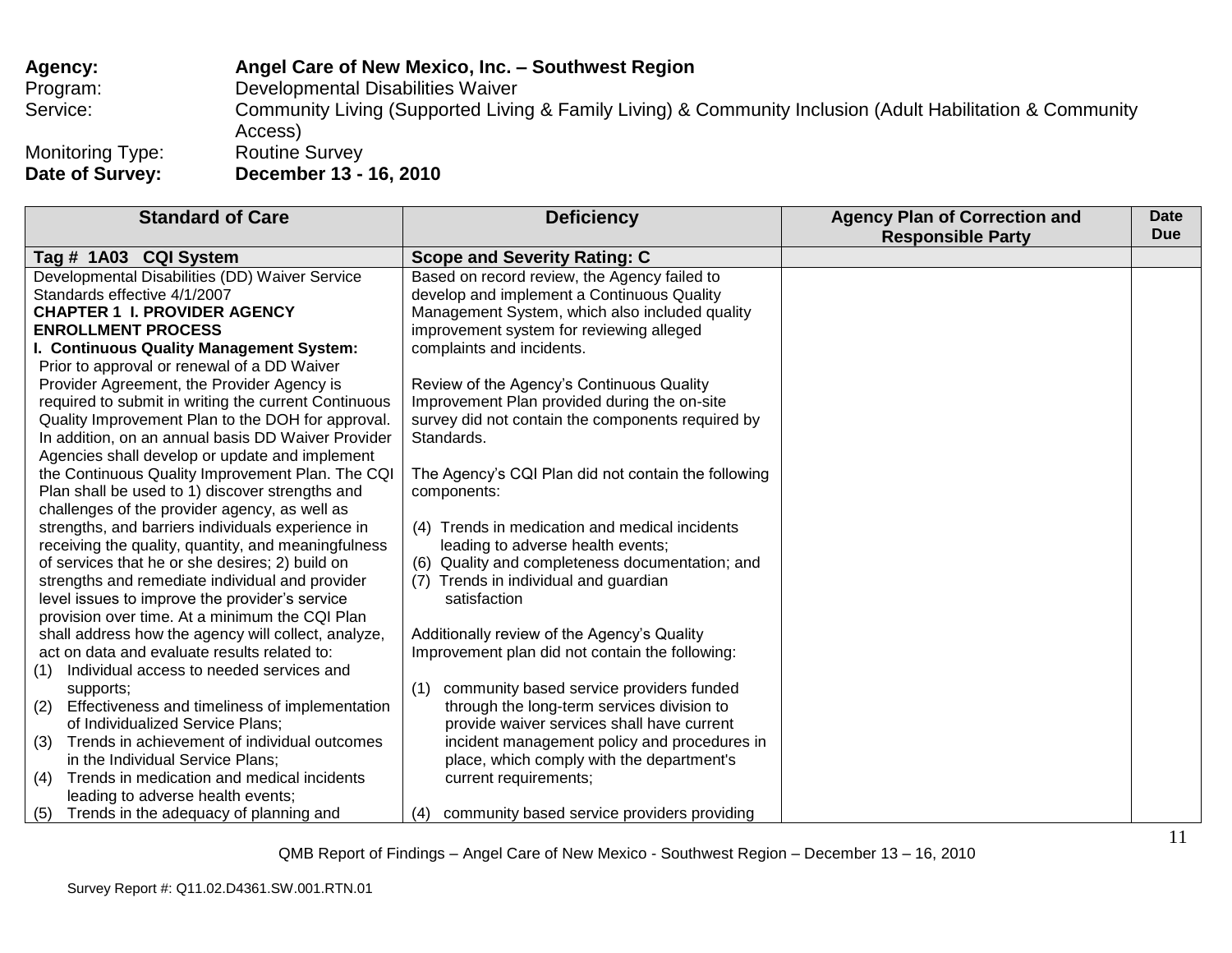| coordination of healthcare supports at both<br>supervisory and direct support levels;<br>Quality and completeness documentation; and<br>(6)<br>(7) Trends in individual and guardian satisfaction.<br><b>7.1.13.9 INCIDENT MANAGEMENT SYSTEM</b><br><b>REPORTING REQUIREMENTS FOR COMMUNITY</b><br><b>BASED SERVICE PROVIDERS:</b><br>E. Quality Improvement System for Community<br>Based Service Providers: The community based<br>service provider shall establish and implement a<br>quality improvement system for reviewing alleged<br>complaints and incidents. The incident management<br>system shall include written documentation of<br>corrective actions taken. The community based<br>service provider shall maintain documented<br>evidence that all alleged violations are thoroughly<br>investigated, and shall take all reasonable steps to<br>prevent further incidents. The community based<br>service provider shall provide the following internal<br>monitoring and facilitating quality improvement<br>system: | developmental disabilities services must have<br>an incident management committee to address<br>internal and external incident reports for the<br>purpose of looking at internal root causes and<br>to take action on identified trends or issues. |  |
|----------------------------------------------------------------------------------------------------------------------------------------------------------------------------------------------------------------------------------------------------------------------------------------------------------------------------------------------------------------------------------------------------------------------------------------------------------------------------------------------------------------------------------------------------------------------------------------------------------------------------------------------------------------------------------------------------------------------------------------------------------------------------------------------------------------------------------------------------------------------------------------------------------------------------------------------------------------------------------------------------------------------------------------|----------------------------------------------------------------------------------------------------------------------------------------------------------------------------------------------------------------------------------------------------|--|
| (1) community based service providers funded<br>through the long-term services division to<br>provide waiver services shall have current<br>incident management policy and procedures in<br>place, which comply with the department's<br>current requirements;<br>(2) community based service providers providing<br>developmental disabilities services must have<br>a designated incident management coordinator<br>in place;<br>(4) community based service providers providing<br>developmental disabilities services must have<br>an incident management committee to address<br>internal and external incident reports for the<br>purpose of looking at internal root causes and<br>to take action on identified trends or issues.                                                                                                                                                                                                                                                                                               |                                                                                                                                                                                                                                                    |  |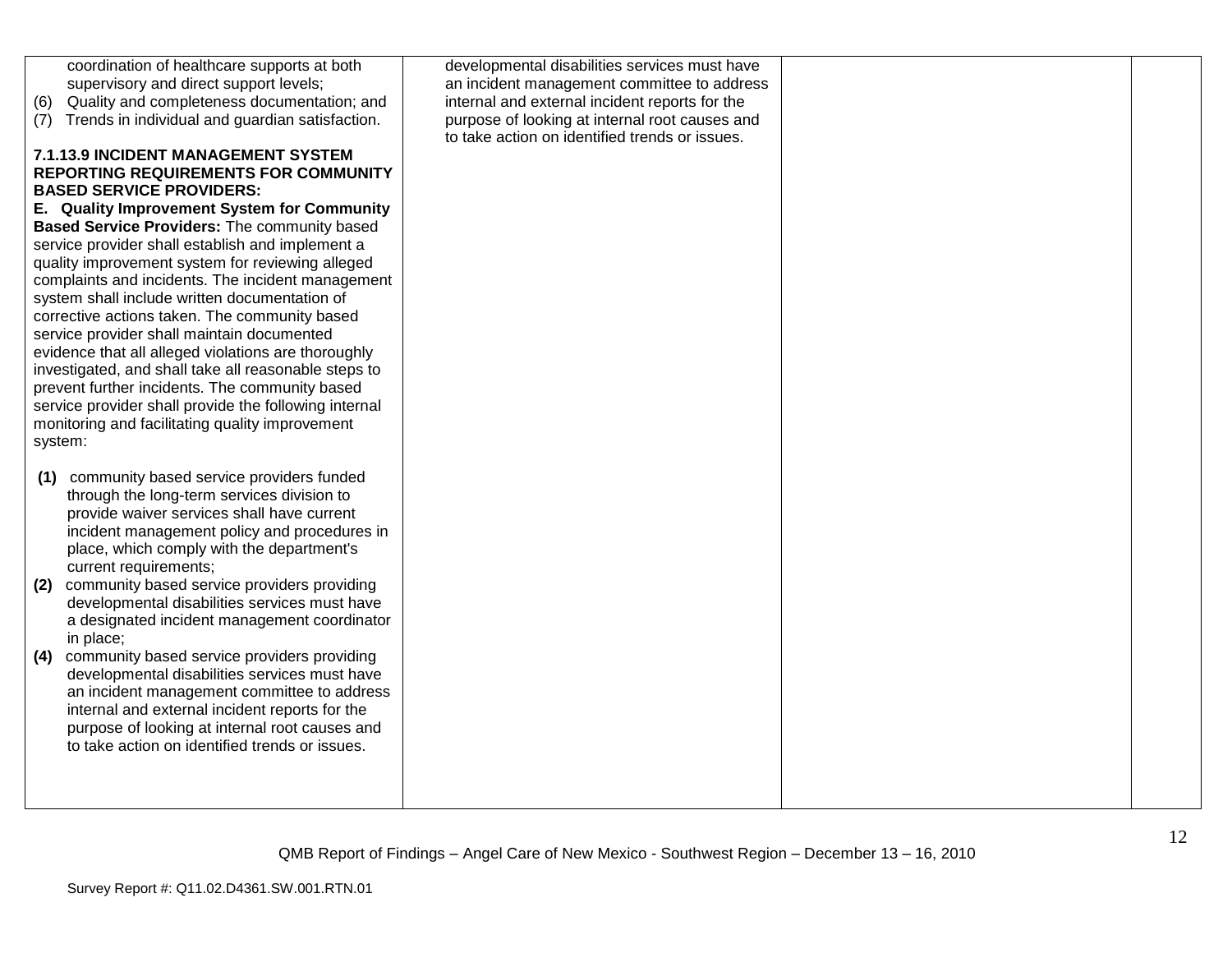| Tag #1A08 Agency Case File                              | <b>Scope and Severity Rating: A</b>                  |  |
|---------------------------------------------------------|------------------------------------------------------|--|
| Developmental Disabilities (DD) Waiver Service          | Based on record review, the Agency failed to         |  |
| Standards effective 4/1/2007                            | maintain at the administrative office a confidential |  |
| <b>CHAPTER 1 II. PROVIDER AGENCY</b>                    | case file for 1 of 5 individuals.                    |  |
| <b>REQUIREMENTS:</b> The objective of these standards   |                                                      |  |
| is to establish Provider Agency policy, procedure       | Review of the Agency individual case files found the |  |
| and reporting requirements for DD Medicaid Waiver       | following items were not found, incomplete, and/or   |  |
| program. These requirements apply to all such           | not current:                                         |  |
| Provider Agency staff, whether directly employed or     |                                                      |  |
| subcontracting with the Provider Agency. Additional     | • Dental Exam                                        |  |
| Provider Agency requirements and personnel              | Individual #5 - As indicated by the DDSD file        |  |
| qualifications may be applicable for specific service   | matrix Dental Exams are to be conducted              |  |
| standards.                                              | annually. No evidence of exam was found.             |  |
| D. Provider Agency Case File for the Individual:        |                                                      |  |
| All Provider Agencies shall maintain at the             |                                                      |  |
| administrative office a confidential case file for each |                                                      |  |
| individual. Case records belong to the individual       |                                                      |  |
| receiving services and copies shall be provided to      |                                                      |  |
| the receiving agency whenever an individual             |                                                      |  |
| changes providers. The record must also be made         |                                                      |  |
| available for review when requested by DOH, HSD         |                                                      |  |
| or federal government representatives for oversight     |                                                      |  |
| purposes. The individual's case file shall include      |                                                      |  |
| the following requirements:                             |                                                      |  |
| (1) Emergency contact information, including the        |                                                      |  |
| individual's address, telephone number, names           |                                                      |  |
| and telephone numbers of relatives, or guardian         |                                                      |  |
| or conservator, physician's name(s) and                 |                                                      |  |
| telephone number(s), pharmacy name, address             |                                                      |  |
| and telephone number, and health plan if                |                                                      |  |
| appropriate;                                            |                                                      |  |
| (2) The individual's complete and current ISP, with     |                                                      |  |
| all supplemental plans specific to the individual,      |                                                      |  |
| and the most current completed Health                   |                                                      |  |
| Assessment Tool (HAT);                                  |                                                      |  |
| (3) Progress notes and other service delivery           |                                                      |  |
| documentation;                                          |                                                      |  |
| (4) Crisis Prevention/Intervention Plans, if there are  |                                                      |  |
| any for the individual;                                 |                                                      |  |
| (5) A medical history, which shall include at least     |                                                      |  |
| demographic data, current and past medical              |                                                      |  |
| diagnoses including the cause (if known) of the         |                                                      |  |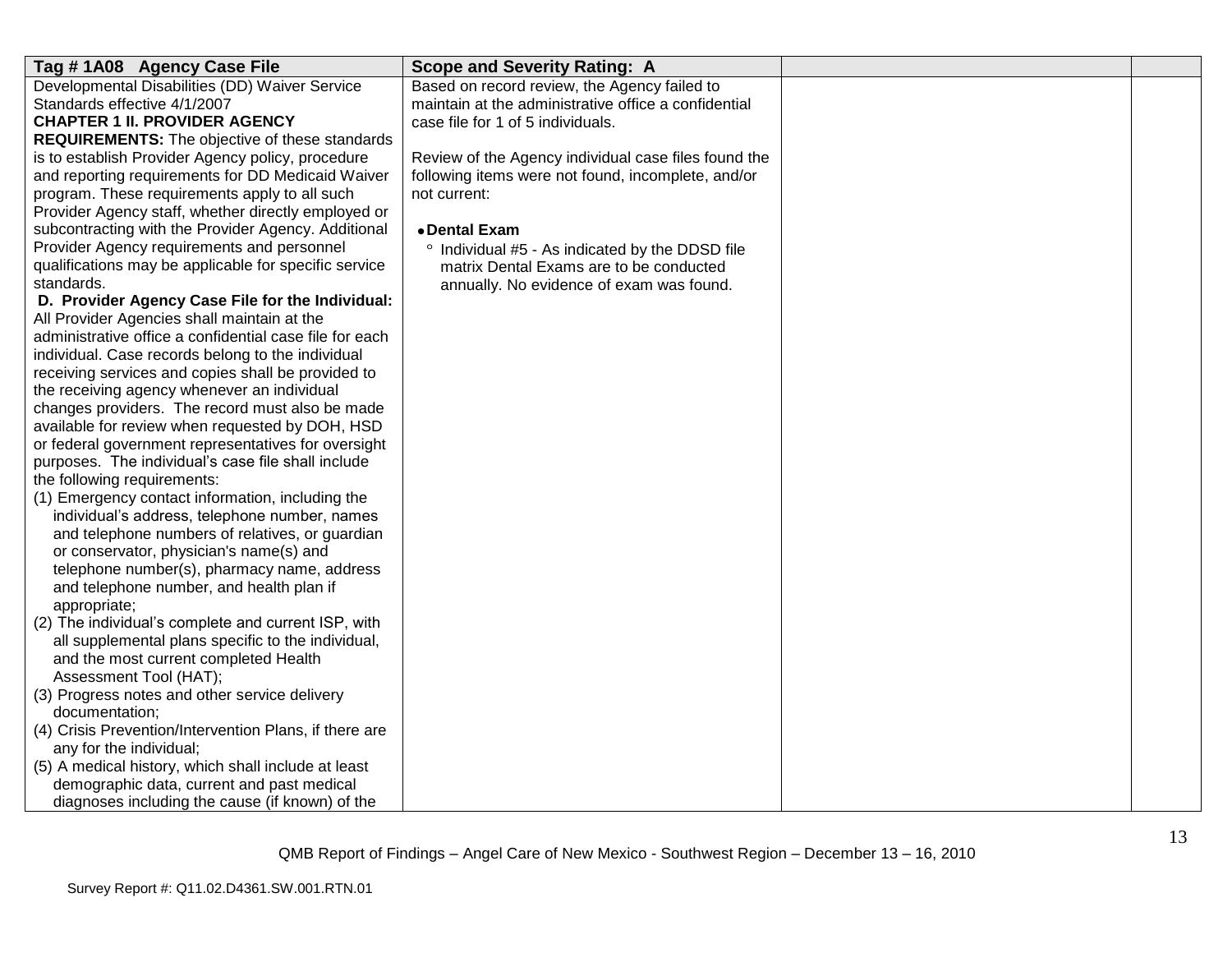| developmental disability, psychiatric diagnoses,    |  |  |
|-----------------------------------------------------|--|--|
| allergies (food, environmental, medications),       |  |  |
| immunizations, and most recent physical exam;       |  |  |
| (6) When applicable, transition plans completed for |  |  |
| individuals at the time of discharge from Fort      |  |  |
| Stanton Hospital or Los Lunas Hospital and          |  |  |
| Training School; and                                |  |  |
|                                                     |  |  |
| (7) Case records belong to the individual receiving |  |  |
| services and copies shall be provided to the        |  |  |
| individual upon request.                            |  |  |
| (8) The receiving Provider Agency shall be provided |  |  |
| at a minimum the following records whenever an      |  |  |
| individual changes provider agencies:               |  |  |
| (a) Complete file for the past 12 months;           |  |  |
| (b) ISP and quarterly reports from the current      |  |  |
| and prior ISP year;                                 |  |  |
| (c) Intake information from original admission to   |  |  |
| services; and                                       |  |  |
| (d) When applicable, the Individual Transition      |  |  |
| Plan at the time of discharge from Los Lunas        |  |  |
| Hospital and Training School or Ft. Stanton         |  |  |
| Hospital.                                           |  |  |
|                                                     |  |  |
|                                                     |  |  |
|                                                     |  |  |
|                                                     |  |  |
|                                                     |  |  |
|                                                     |  |  |
|                                                     |  |  |
|                                                     |  |  |
|                                                     |  |  |
|                                                     |  |  |
|                                                     |  |  |
|                                                     |  |  |
|                                                     |  |  |
|                                                     |  |  |
|                                                     |  |  |
|                                                     |  |  |
|                                                     |  |  |
|                                                     |  |  |
|                                                     |  |  |
|                                                     |  |  |
|                                                     |  |  |
|                                                     |  |  |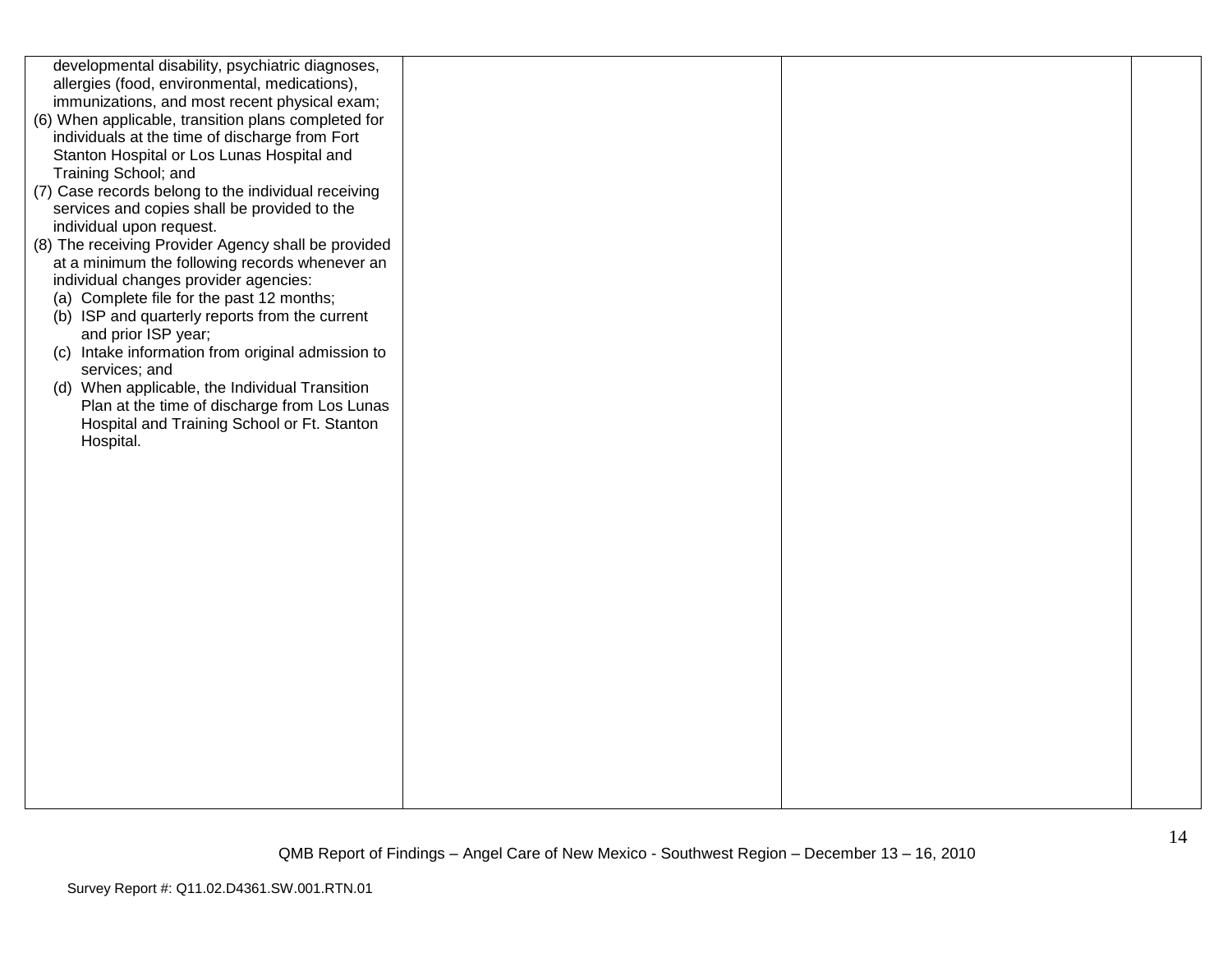| Tag #1A20 DSP Training Documents                                                                     | <b>Scope and Severity Rating: D</b>                 |  |
|------------------------------------------------------------------------------------------------------|-----------------------------------------------------|--|
| Developmental Disabilities (DD) Waiver Service                                                       | Based on record review, the Agency failed to ensure |  |
| Standards effective 4/1/2007                                                                         | that Orientation and Training requirements were met |  |
| <b>CHAPTER 1 IV. GENERAL REQUIREMENTS</b>                                                            | for 2 of 18 Direct Service Professionals.           |  |
| FOR PROVIDER AGENCY SERVICE                                                                          |                                                     |  |
| <b>PERSONNEL:</b> The objective of this section is to                                                | Review of Direct Service Professional training      |  |
| establish personnel standards for DD Medicaid                                                        | records found no evidence of the following required |  |
| Waiver Provider Agencies for the following services:                                                 | DOH/DDSD trainings and certification being          |  |
| Community Living Supports, Community Inclusion                                                       | completed:                                          |  |
| Services, Respite, Substitute Care and Personal                                                      |                                                     |  |
| Support Companion Services. These standards                                                          | • CPR (DSP #41 & 51)                                |  |
| apply to all personnel who provide services, whether                                                 |                                                     |  |
| directly employed or subcontracting with the                                                         |                                                     |  |
| Provider Agency. Additional personnel requirements                                                   |                                                     |  |
| and qualifications may be applicable for specific                                                    |                                                     |  |
| service standards.                                                                                   |                                                     |  |
| <b>C. Orientation and Training Requirements:</b>                                                     |                                                     |  |
| Orientation and training for direct support staff and                                                |                                                     |  |
| his or her supervisors shall comply with the                                                         |                                                     |  |
| DDSD/DOH Policy Governing the Training                                                               |                                                     |  |
| Requirements for Direct Support Staff and Internal                                                   |                                                     |  |
| Service Coordinators Serving Individuals with                                                        |                                                     |  |
| Developmental Disabilities to include the following:                                                 |                                                     |  |
| Each new employee shall receive appropriate<br>(1)<br>orientation, including but not limited to, all |                                                     |  |
| policies relating to fire prevention, accident                                                       |                                                     |  |
| prevention, incident management and                                                                  |                                                     |  |
| reporting, and emergency procedures; and                                                             |                                                     |  |
| Individual-specific training for each individual<br>(2)                                              |                                                     |  |
| under his or her direct care, as described in the                                                    |                                                     |  |
| individual service plan, prior to working alone                                                      |                                                     |  |
| with the individual.                                                                                 |                                                     |  |
| <b>Department of Health (DOH)</b>                                                                    |                                                     |  |
| <b>Developmental Disabilities Supports Division</b>                                                  |                                                     |  |
| (DDSD) Policy - Policy Title: Training                                                               |                                                     |  |
| <b>Requirements for Direct Service Agency Staff</b>                                                  |                                                     |  |
| Policy - Eff. March 1, 2007 - II. POLICY                                                             |                                                     |  |
| <b>STATEMENTS:</b>                                                                                   |                                                     |  |
|                                                                                                      |                                                     |  |
| A. Individuals shall receive services from competent<br>and qualified staff.                         |                                                     |  |
| B. Staff shall complete individual-specific (formerly                                                |                                                     |  |
|                                                                                                      |                                                     |  |
| known as "Addendum B") training requirements in                                                      |                                                     |  |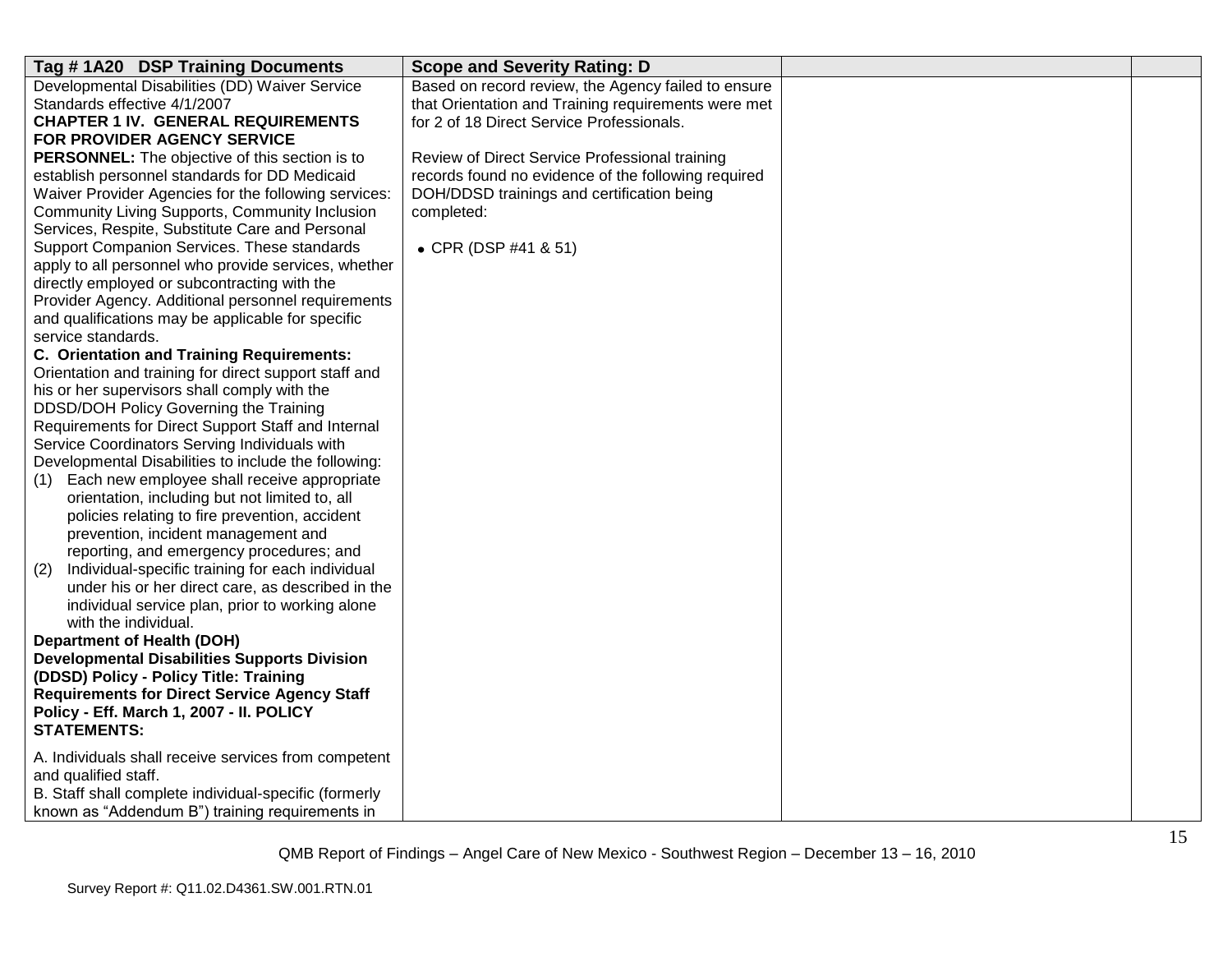| accordance with the specifications described in the<br>individual service plan (ISP) of each individual<br>served.<br>C. Staff shall complete training on DOH-approved<br>incident reporting procedures in accordance with 7<br>NMAC 1.13.<br>D. Staff providing direct services shall complete<br>training in universal precautions on an annual basis.<br>The training materials shall meet Occupational                                                                                                                                                                                                                      |  |  |
|---------------------------------------------------------------------------------------------------------------------------------------------------------------------------------------------------------------------------------------------------------------------------------------------------------------------------------------------------------------------------------------------------------------------------------------------------------------------------------------------------------------------------------------------------------------------------------------------------------------------------------|--|--|
| Safety and Health Administration (OSHA)<br>requirements.<br>E. Staff providing direct services shall maintain<br>certification in first aid and CPR. The training<br>materials shall meet OSHA requirements/guidelines.<br>F. Staff who may be exposed to hazardous<br>chemicals shall complete relevant training in<br>accordance with OSHA requirements.<br>G. Staff shall be certified in a DDSD-approved<br>behavioral intervention system (e.g., Mandt, CPI)                                                                                                                                                               |  |  |
| before using physical restraint techniques. Staff<br>members providing direct services shall maintain<br>certification in a DDSD-approved behavioral<br>intervention system if an individual they support has<br>a behavioral crisis plan that includes the use of<br>physical restraint techniques.<br>H. Staff shall complete and maintain certification in<br>a DDSD-approved medication course in accordance<br>with the DDSD Medication Delivery Policy M-001.<br>I. Staff providing direct services shall complete<br>safety training within the first thirty (30) days of<br>employment and before working alone with an |  |  |
| individual receiving services.                                                                                                                                                                                                                                                                                                                                                                                                                                                                                                                                                                                                  |  |  |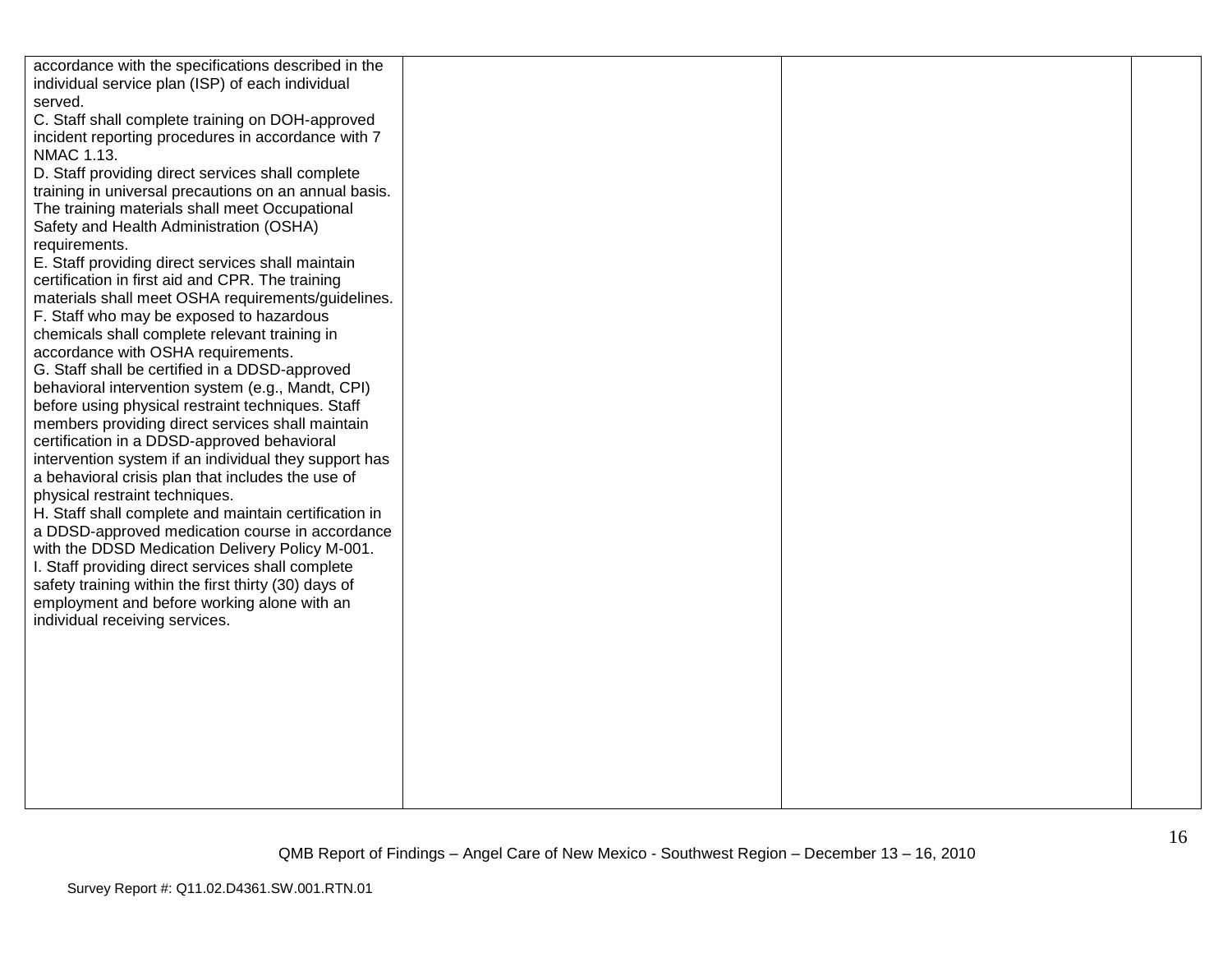| Tag #1A31 (CoP) Client Rights/Human                                                                                                                                                                                                                                                                                                                                                                                                                                                                                                                                                                                                                                                                                                                                                                                                                                                                                                                                                                                                                                                    | <b>Scope and Severity Rating: D</b>                                                                                                                                                                                                                                                                                                                                                 |  |
|----------------------------------------------------------------------------------------------------------------------------------------------------------------------------------------------------------------------------------------------------------------------------------------------------------------------------------------------------------------------------------------------------------------------------------------------------------------------------------------------------------------------------------------------------------------------------------------------------------------------------------------------------------------------------------------------------------------------------------------------------------------------------------------------------------------------------------------------------------------------------------------------------------------------------------------------------------------------------------------------------------------------------------------------------------------------------------------|-------------------------------------------------------------------------------------------------------------------------------------------------------------------------------------------------------------------------------------------------------------------------------------------------------------------------------------------------------------------------------------|--|
| <b>Rights</b>                                                                                                                                                                                                                                                                                                                                                                                                                                                                                                                                                                                                                                                                                                                                                                                                                                                                                                                                                                                                                                                                          |                                                                                                                                                                                                                                                                                                                                                                                     |  |
| 7.26.3.11 RESTRICTIONS OR LIMITATION OF<br><b>CLIENT'S RIGHTS:</b><br>A. A service provider shall not restrict or limit a<br>client's rights except:                                                                                                                                                                                                                                                                                                                                                                                                                                                                                                                                                                                                                                                                                                                                                                                                                                                                                                                                   | Based on record review, the Agency failed to ensure<br>the rights of Individuals was not restricted or limited<br>for 1 of 1 Individuals.                                                                                                                                                                                                                                           |  |
| (1) where the restriction or limitation is allowed in<br>an emergency and is necessary to prevent<br>imminent risk of physical harm to the client or<br>another person; or<br>(2) where the interdisciplinary team has determined<br>that the client's limited capacity to exercise the right<br>threatens his or her physical safety; or<br>(3) as provided for in Section 10.1.14 [now<br>Subsection N of 7.26.3.10 NMAC].<br>B. Any emergency intervention to prevent physical<br>harm shall be reasonable to prevent harm, shall be<br>the least restrictive intervention necessary to meet<br>the emergency, shall be allowed no longer than<br>necessary and shall be subject to interdisciplinary<br>team (IDT) review. The IDT upon completion of its<br>review may refer its findings to the office of quality<br>assurance. The emergency intervention may be<br>subject to review by the service provider's<br>behavioral support committee or human rights<br>committee in accordance with the behavioral<br>support policies or other department regulation or<br>policy. | A review of Agency Individual files indicated 1 of 1<br>Individuals required Human Rights Committee<br>Approval for restrictions.<br>No documentation was found regarding Human<br>Rights Approval for the following:<br>• Positive Behavior Support Plan "Bedroom door<br>not attached to door frame." No evidence found<br>of Human Rights Committee approval. (Individual<br>#4) |  |
| C. The service provider may adopt reasonable<br>program policies of general applicability to clients<br>served by that service provider that do not violate<br>client rights. [09/12/94; 01/15/97; Recompiled<br>10/31/01]                                                                                                                                                                                                                                                                                                                                                                                                                                                                                                                                                                                                                                                                                                                                                                                                                                                             |                                                                                                                                                                                                                                                                                                                                                                                     |  |
| <b>Long Term Services Division</b><br><b>Policy Title: Human Rights Committee</b><br>Requirements Eff Date: March 1, 2003<br>IV. POLICY STATEMENT - Human Rights<br>Committees are required for residential service<br>provider agencies. The purpose of these                                                                                                                                                                                                                                                                                                                                                                                                                                                                                                                                                                                                                                                                                                                                                                                                                         |                                                                                                                                                                                                                                                                                                                                                                                     |  |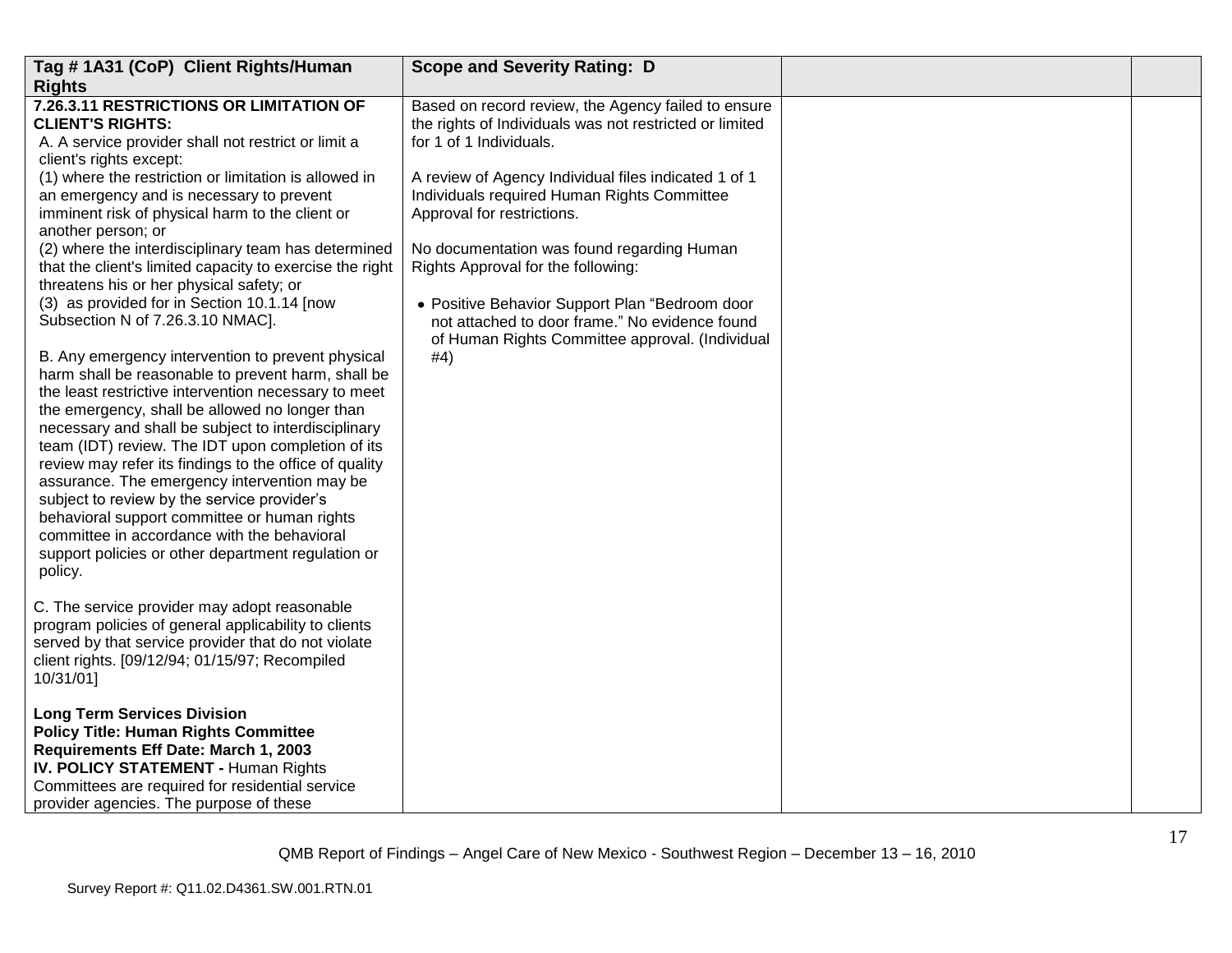| committees with respect to the provision of Behavior<br>Supports is to review and monitor the<br>implementation of certain Behavior Support Plans.                                                                                                                                                                                                                     |  |
|------------------------------------------------------------------------------------------------------------------------------------------------------------------------------------------------------------------------------------------------------------------------------------------------------------------------------------------------------------------------|--|
| Human Rights Committees may not approve any of<br>the interventions specifically prohibited in the<br>following policies:<br>• Aversive Intervention Prohibitions<br>• Psychotropic Medications Use<br>• Behavioral Support Service Provision.                                                                                                                         |  |
| A Human Rights Committee may also serve other<br>agency functions as appropriate, such as the review<br>of internal policies on sexuality and incident<br>management follow-up.                                                                                                                                                                                        |  |
| A. HUMAN RIGHTS COMMITTEE ROLE IN<br><b>BEHAVIOR SUPPORTS</b><br>Only those Behavior Support Plans with an aversive<br>intervention included as part of the plan or<br>associated Crisis Intervention Plan need to be<br>reviewed prior to implementation. Plans not<br>containing aversive interventions do not require<br>Human Rights Committee review or approval. |  |
| 2. The Human Rights Committee will determine and<br>adopt a written policy stating the frequency and<br>purpose of meetings. Behavior Support Plans<br>approved by the Human Rights Committee will be<br>reviewed at least quarterly.                                                                                                                                  |  |
| 3. Records, including minutes of all meetings will be<br>retained at the agency with primary responsibility for<br>implementation for at least five years from the<br>completion of each individual's Individual Service<br>Plan.                                                                                                                                      |  |
| <b>Department of Health Developmental Disabilities</b><br><b>Supports Division (DDSD) - Procedure Title:</b><br><b>Medication Assessment and Delivery Procedure</b><br>Eff Date: November 1, 2006<br><b>B. 1. e.</b> If the PRN medication is to be used in                                                                                                            |  |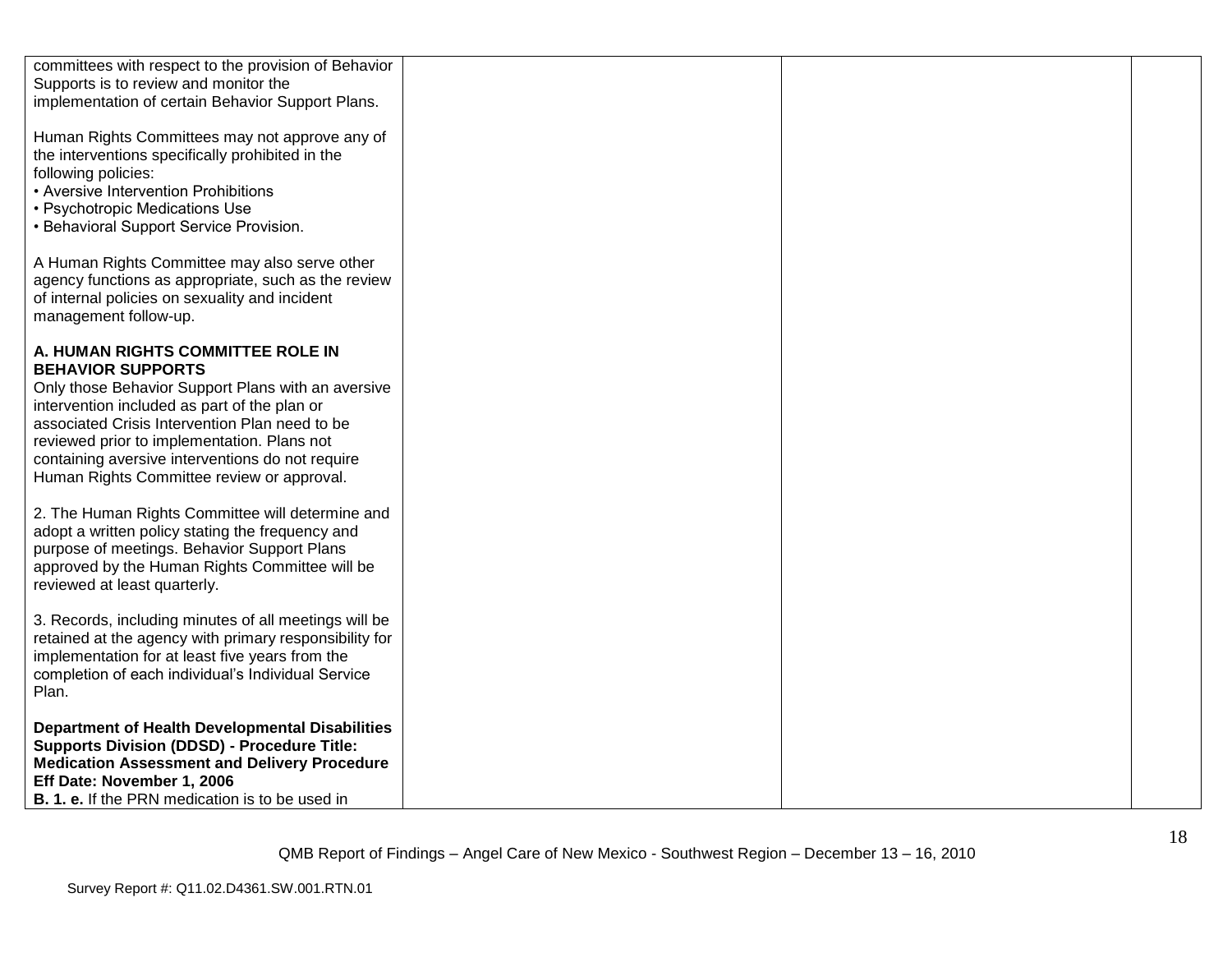| response to psychiatric and/or behavioral symptoms<br>in addition to the above requirements, obtain current<br>written consent from the individual, guardian or<br>surrogate health decision maker and submit for<br>review by the agency's Human Rights Committee<br>(References: Psychotropic Medication Use Policy,<br>Section D, page 5 Use of PRN Psychotropic<br>Medications; and, Human Rights Committee<br>Requirements Policy, Section B, page 4<br>Interventions Requiring Review and Approval - Use<br>of PRN Medications). |  |  |
|----------------------------------------------------------------------------------------------------------------------------------------------------------------------------------------------------------------------------------------------------------------------------------------------------------------------------------------------------------------------------------------------------------------------------------------------------------------------------------------------------------------------------------------|--|--|
|                                                                                                                                                                                                                                                                                                                                                                                                                                                                                                                                        |  |  |
|                                                                                                                                                                                                                                                                                                                                                                                                                                                                                                                                        |  |  |
|                                                                                                                                                                                                                                                                                                                                                                                                                                                                                                                                        |  |  |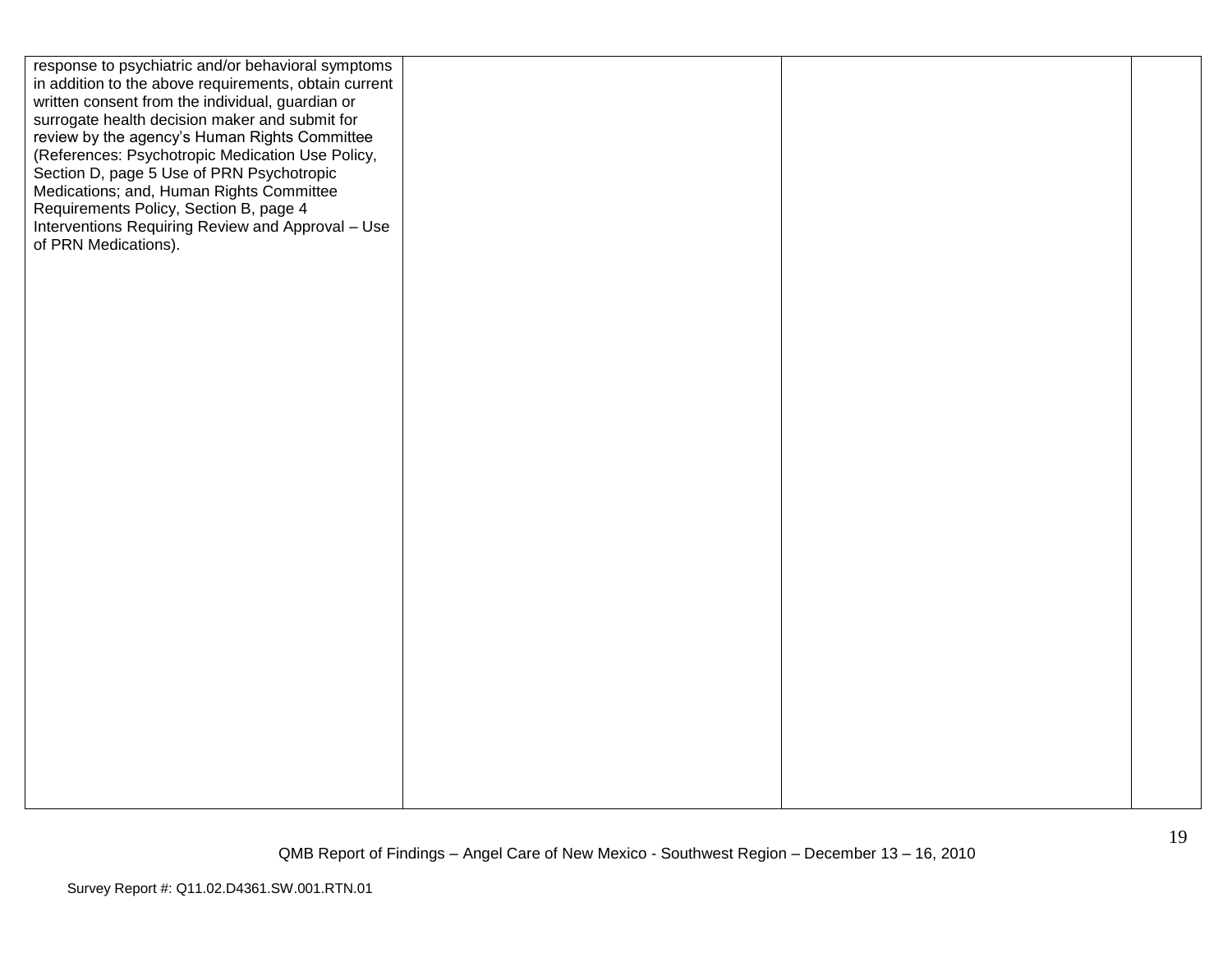| Tag # 6L25.1 (CoP) Residential Reqts.<br>(Physical Environment - Supported Living &<br><b>Family Living)</b>                                                                                                                                                                                                                                                                                                                                                                                                                                                                                                                                                                                                                                                                                                                                                                                                                                                                                                                                                                                                                         | <b>Scope and Severity Rating: D</b>                                                                                                                                                                                                                                                                                                                                                                                                                                                                                              |  |
|--------------------------------------------------------------------------------------------------------------------------------------------------------------------------------------------------------------------------------------------------------------------------------------------------------------------------------------------------------------------------------------------------------------------------------------------------------------------------------------------------------------------------------------------------------------------------------------------------------------------------------------------------------------------------------------------------------------------------------------------------------------------------------------------------------------------------------------------------------------------------------------------------------------------------------------------------------------------------------------------------------------------------------------------------------------------------------------------------------------------------------------|----------------------------------------------------------------------------------------------------------------------------------------------------------------------------------------------------------------------------------------------------------------------------------------------------------------------------------------------------------------------------------------------------------------------------------------------------------------------------------------------------------------------------------|--|
| Developmental Disabilities (DD) Waiver Service<br>Standards effective 4/1/2007<br><b>CHAPTER 6. VIII. COMMUNITY LIVING</b><br>SERVICE PROVIDER AGENCY REQUIREMENTS                                                                                                                                                                                                                                                                                                                                                                                                                                                                                                                                                                                                                                                                                                                                                                                                                                                                                                                                                                   | Based on observation and interview, the Agency<br>failed to ensure that each individual's residence met<br>all requirements within the standard, which<br>maintains a physical environment which is safe and<br>comfortable for 1 of 3 Family Living residences.                                                                                                                                                                                                                                                                 |  |
| L. Residence Requirements for Family Living<br><b>Services and Supported Living Services</b>                                                                                                                                                                                                                                                                                                                                                                                                                                                                                                                                                                                                                                                                                                                                                                                                                                                                                                                                                                                                                                         | <b>Family Living Requirements:</b>                                                                                                                                                                                                                                                                                                                                                                                                                                                                                               |  |
| (2) Overall each residence shall maintain basic<br>utilities, i.e., gas, power, water, telephone at the<br>residence and shall maintain the physical<br>environment in a safe and comfortable manner for<br>the individuals.<br>(3) Each individual shall have access to all<br>household equipment and cleaning supplies unless<br>precluded by his or her ISP.<br>(4) Living and Dining Areas shall<br>(a) Provide individuals free use of all space with<br>due regard for privacy, personal possessions<br>and individual interests;<br>(b) Maintain areas for the usual functions of daily<br>living, social, and leisure activities in a clean<br>and sanitary condition; and<br>(c) Provide environmental accommodations<br>based on the unique needs of the individual.<br>(5) Kitchen area shall:<br>(a) Possess equipment, utensils, and supplies to<br>properly store, prepare, and serve at least<br>three (3) meals a day;<br>(b) Arrangements will be made, in consultation<br>with the IDT for environmental<br>accommodations and assistive technology<br>devices specific to the needs of the<br>individual(s); and | During on-site visit 12/13/2010, surveyors observed<br>the following:<br>During the home visit of Individual #4, Surveyors<br>observed the Individual bedroom had no door,<br>instead door frame was cover by beads.<br>When Surveyors asked #60 why the door was<br>missing, the following was reported:<br>• DSP #57 stated that "when individual #4 begins<br>to hallucinate, she locks the door and no one is<br>able to get into her room to help her calm down."<br>Surveyors informed the Agency of what was<br>observed. |  |
| (c) Water temperature is required to be<br>maintained at a safe level to both prevent                                                                                                                                                                                                                                                                                                                                                                                                                                                                                                                                                                                                                                                                                                                                                                                                                                                                                                                                                                                                                                                |                                                                                                                                                                                                                                                                                                                                                                                                                                                                                                                                  |  |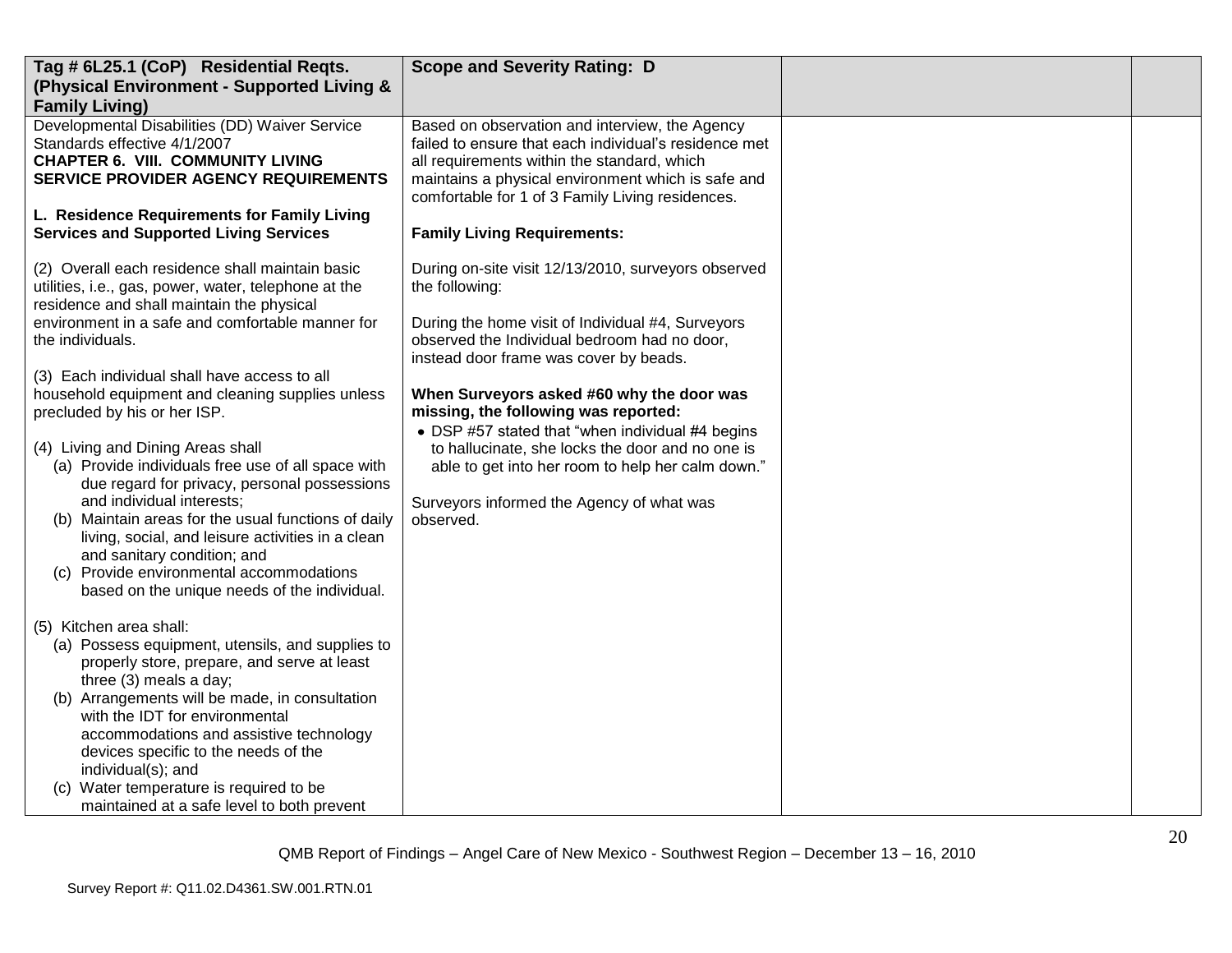| injury and ensure comfort.                                                                    |  |  |
|-----------------------------------------------------------------------------------------------|--|--|
| (6) Bedroom area shall:                                                                       |  |  |
| (a) At a maximum of two (2) individuals share,                                                |  |  |
| with mutual consent, a bedroom and each                                                       |  |  |
| individual has the right to have his or her own                                               |  |  |
| bed;                                                                                          |  |  |
| (b) All bedrooms shall have doors, which may be<br>closed for privacy                         |  |  |
| (c) Physical arrangement of bedrooms                                                          |  |  |
| compatible with the physical needs of the                                                     |  |  |
| individual; and                                                                               |  |  |
| (d) Allow individuals the right to decorate his or                                            |  |  |
| her bedroom in a style of his or her choice<br>consistent with a safe and sanitary living     |  |  |
| conditions.                                                                                   |  |  |
|                                                                                               |  |  |
| (7) Bathroom area shall provide:                                                              |  |  |
| (a) For Supported Living, a minimum of one                                                    |  |  |
| toilet and lavatory facility for every two (2)<br>individuals with Developmental Disabilities |  |  |
| living in the home;                                                                           |  |  |
| (b) Reasonable modifications or                                                               |  |  |
| accommodations, based on the physical                                                         |  |  |
| needs of the individual (i.e., shower chairs,<br>grab bars, walk in shower, raised toilets,   |  |  |
| $etc.$ ):                                                                                     |  |  |
| Toilets, tubs, showers used by the<br>(i)                                                     |  |  |
| individual(s) provide for privacy;                                                            |  |  |
| designed or adapted for the safe                                                              |  |  |
| provision of personal care; and<br>(ii) Water temperature maintained at a safe                |  |  |
| level to prevent injury and ensure                                                            |  |  |
| comfort.                                                                                      |  |  |
|                                                                                               |  |  |
|                                                                                               |  |  |
|                                                                                               |  |  |
|                                                                                               |  |  |
|                                                                                               |  |  |
|                                                                                               |  |  |
|                                                                                               |  |  |